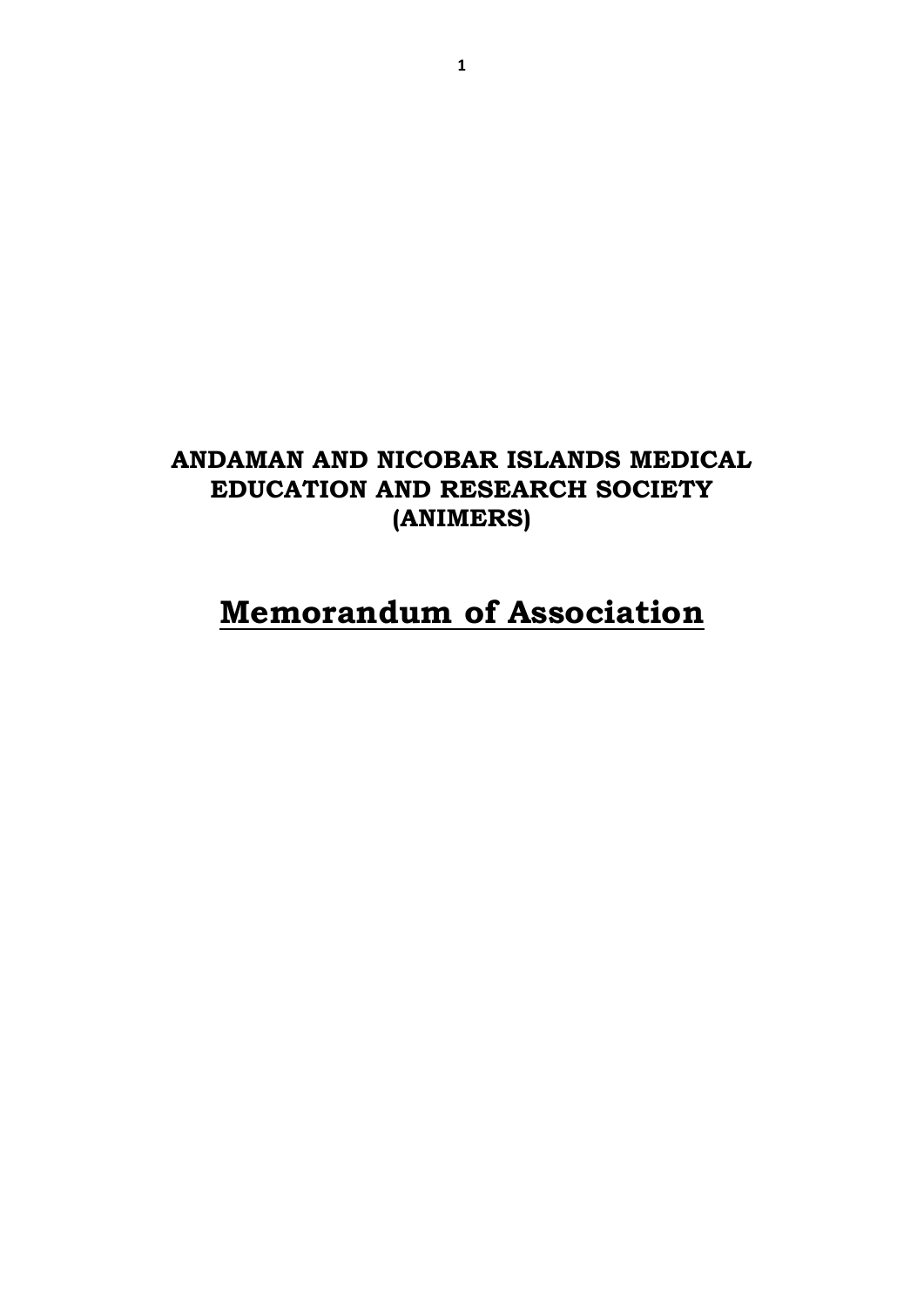# **MEMORANDUM OF ASSOCIATION**

#### **1. NAME**

The name of the Society shall be "Andaman and Nicobar Islands Medical Education and Research Society (ANIMERS)" hereinafter called "the Society".

#### **2. REGISTERED OFFICE**

The office of the Society shall be situated at Directorate of Health Services, Port Blair, till such time it is shifted to the new building to be constructed.

#### **3. OBJECTIVES**

The primary aim of the Society is to provide Medical Education, Medical Service and Medical Research in Andaman and Nicobar Islands. In order to attain these objectives, the Society would aim :

- a) to work as a service organization for running and maintenance of Medical College and providing of Medical Services in Andaman and Nicobar Islands;
- b) to impart medical education by the Andaman & Nicobar Administration and to define the scope of and carry out the medical research in the field of critical areas of medicines and clinical research;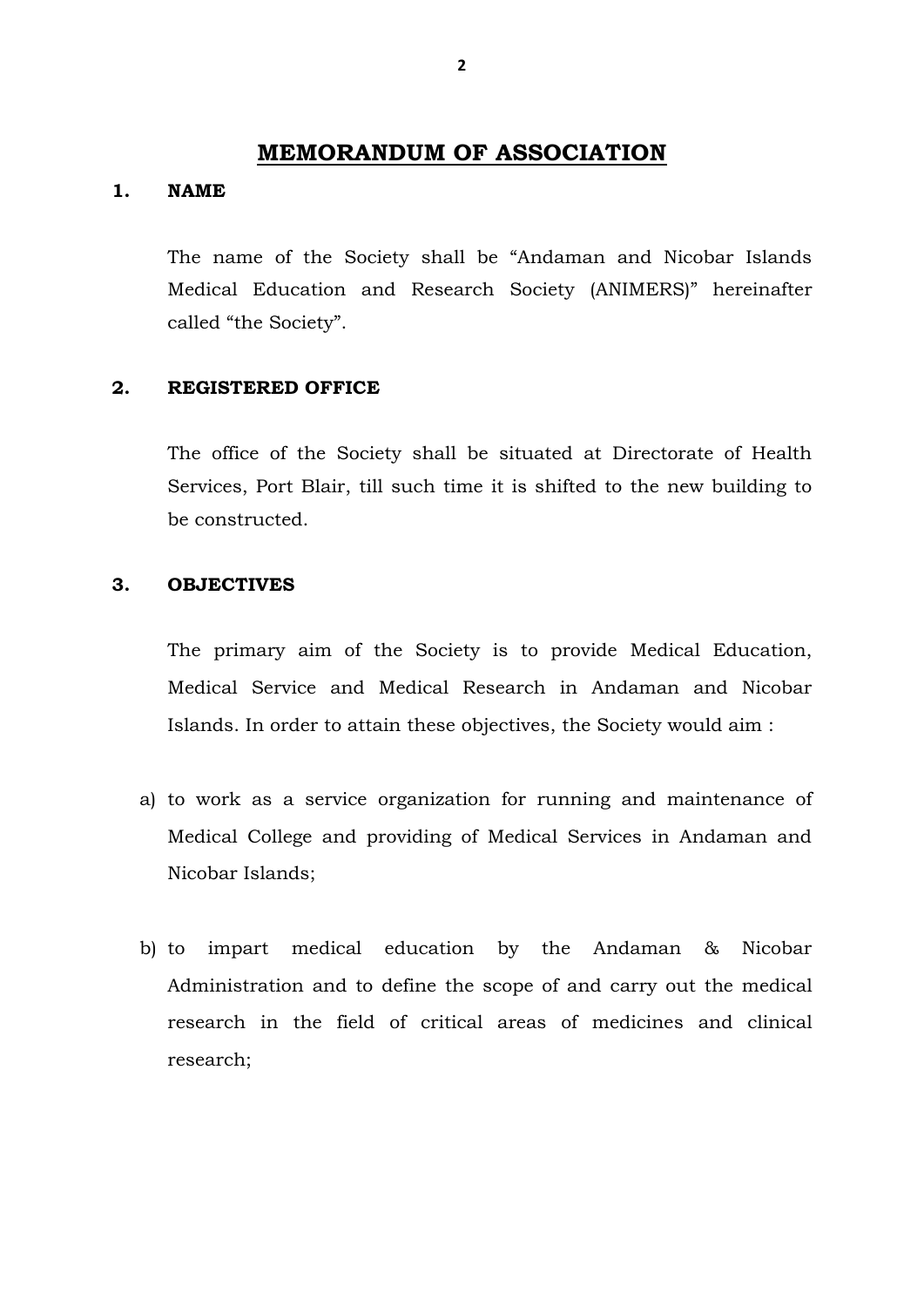- c) to construct and manage the Medical College and Research Institute including creation of posts, recruitment etc. as required for effective running of the Medical College;
- d) to extend support in the fields of Medical Research or in any other clinical fields, to impart medical education and training to the existing and prospective staff of the field; and
- e) to extend and accept all support to any existing organizations/bodies/institutes managed and controlled by the Andaman and Nicobar Administration/Central Government for providing medical services in the interest of the Society, at large;
- f) to promote medical tourism in  $A \& N$  Islands;
- g) to enrich mental, spiritual, cultural and physical potentialities of the students;
- h) the enthuse a sense of values worthy of the Democratic norms of India.

#### **4. FUNCTIONS**

In order to attain the objectives as mentioned above the Society shall perform the following functions:

a) to establish, construct, maintain and manage Medical College buildings, lecture halls, hostels, residential accommodations etc;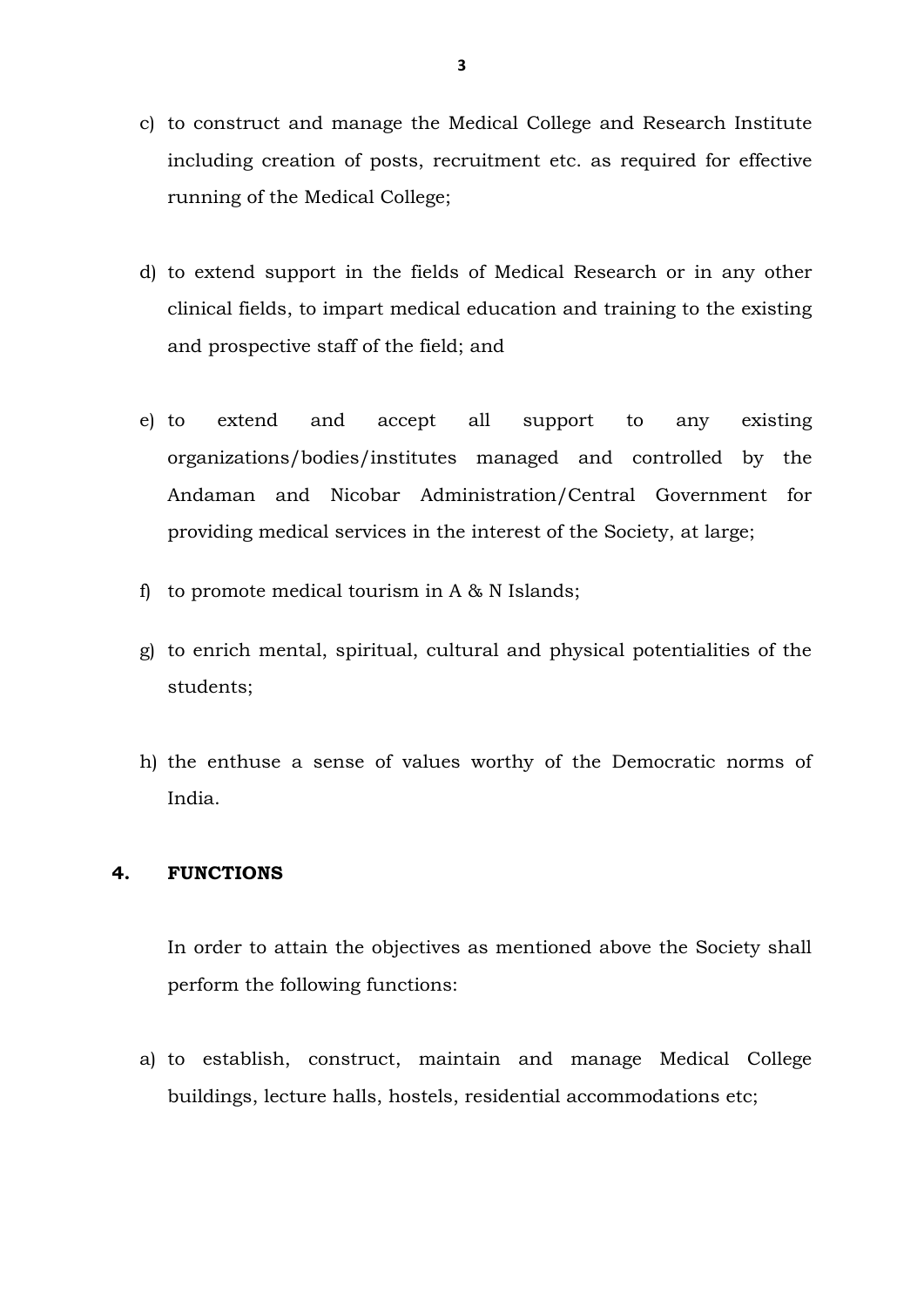- b) to carry on the administration and management of the Medical College and such other centres for research, extension and instruction, functions of which shall be compatible to the objects of the Medical College;
- c) to create teaching, administrative, technical, ministerial and other posts under the Medical College and to make appointments thereto, in accordance with the Rules and Regulations of the Society and also in conformity with the guidelines of Medical Council of India;
- d) to frame Rules and Regulations and bye-laws for service conditions of all categories of its employees taking full cognizance of such provisions existing in A & N Administration wherever applicable;
- e) to prescribe Rules and Regulations for and to hold examinations and declare the results and award certificates for courses other than those for University Degree or Board Diploma;
- f) to institute and award fellowships, scholarships, prizes and medals in accordance with the 'Rules and Regulations' and bye-laws;
- g) to make all such arrangements as may be required to be done as per the statutes, ordinances and regulations of the University to which the college is affiliated;
- h) to fix, demand and receive such fees and other charges as may be laid down in the bye laws;
- i) to supervise and control the faculty, to regulate the discipline of students of the Medical College and to make arrangements for promoting their health, welfare and cultural and corporate life;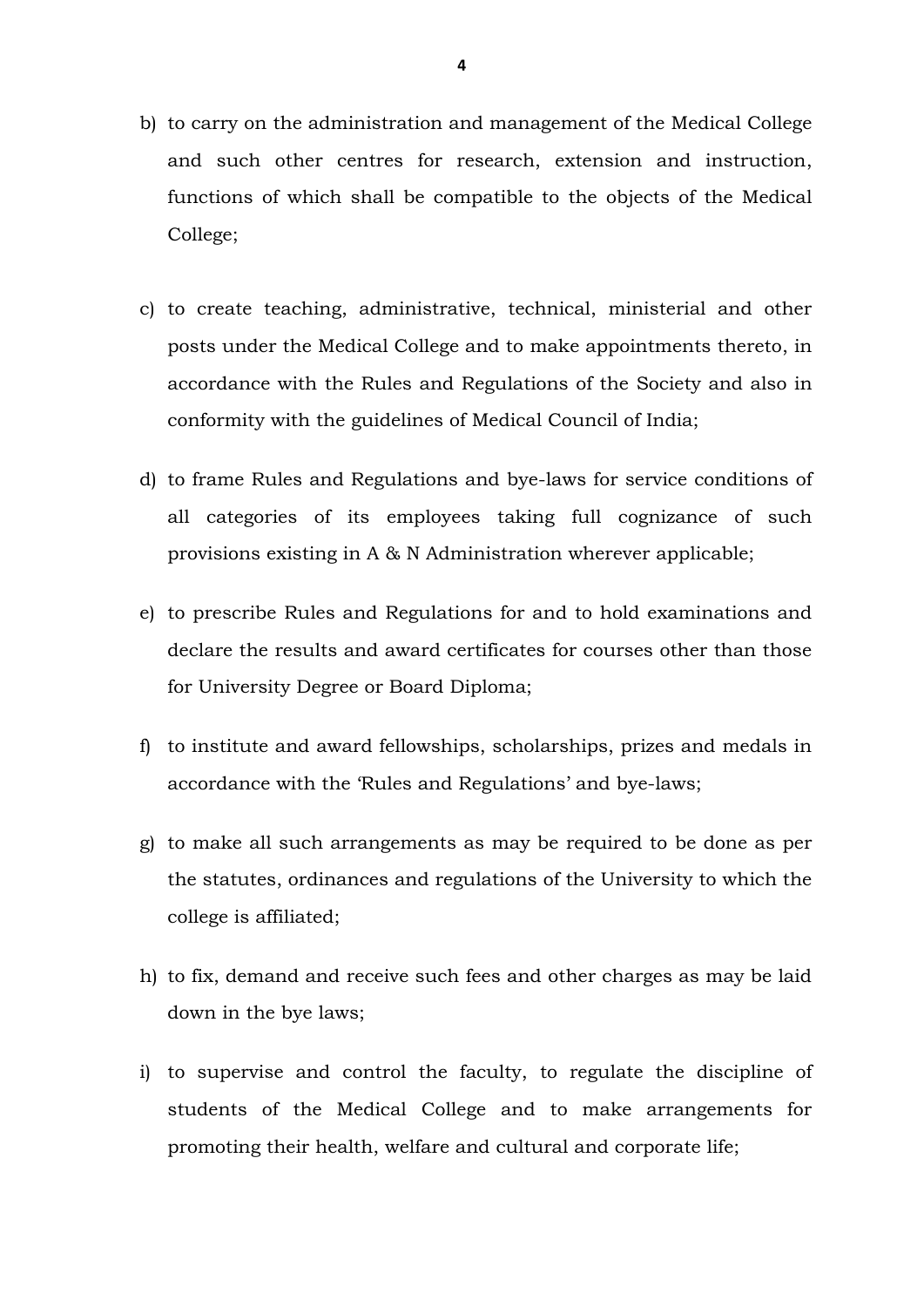- j) to cooperate with medical and other institutions in any part of the world having objects wholly or partly similar to those of the Society by exchange of faculty, scholars and in such manner as may be conducive to their common objects;
- k) to explore the feasibility and pre-feasibility in unexplored and critical areas of medicine, related research and also to take steps for entering into joint venture/memorandum of understanding and/or any such agreement for running and maintenance of the Medical College and/or other institution(s)/unit(s) managed by the Society.
- l) to establish, construct, erect, maintain, run, manage, develop, own, acquire, purchase, undertake, improve, equip, promote, initiate, encourage and organize hospitals, dispensaries, clinics, diagnostic centres, polyclinics, pathology laboratories, research centres, operation theatres, chemist shops, blood banks, eye banks, nursing homes, physiotherapy centres, investigation centres and other similar establishments for providing treatment and medical relief in all its branches by all available means to public at large on suitable fees, concessional fees or on free of charge basis;
- m) to issue appeals for funds in furtherance of the objects of the Medical College and undertake management of any endowments, trusts, funds or donations not inconsistent with the objects of the Medical College.
- n) to accept grants of money, securities or property of any kind on such terms as may seem expedient;
- o) to acquire by gift, purchase, exchange, lease, hire or otherwise, howsoever, any moveable or immovable property which may be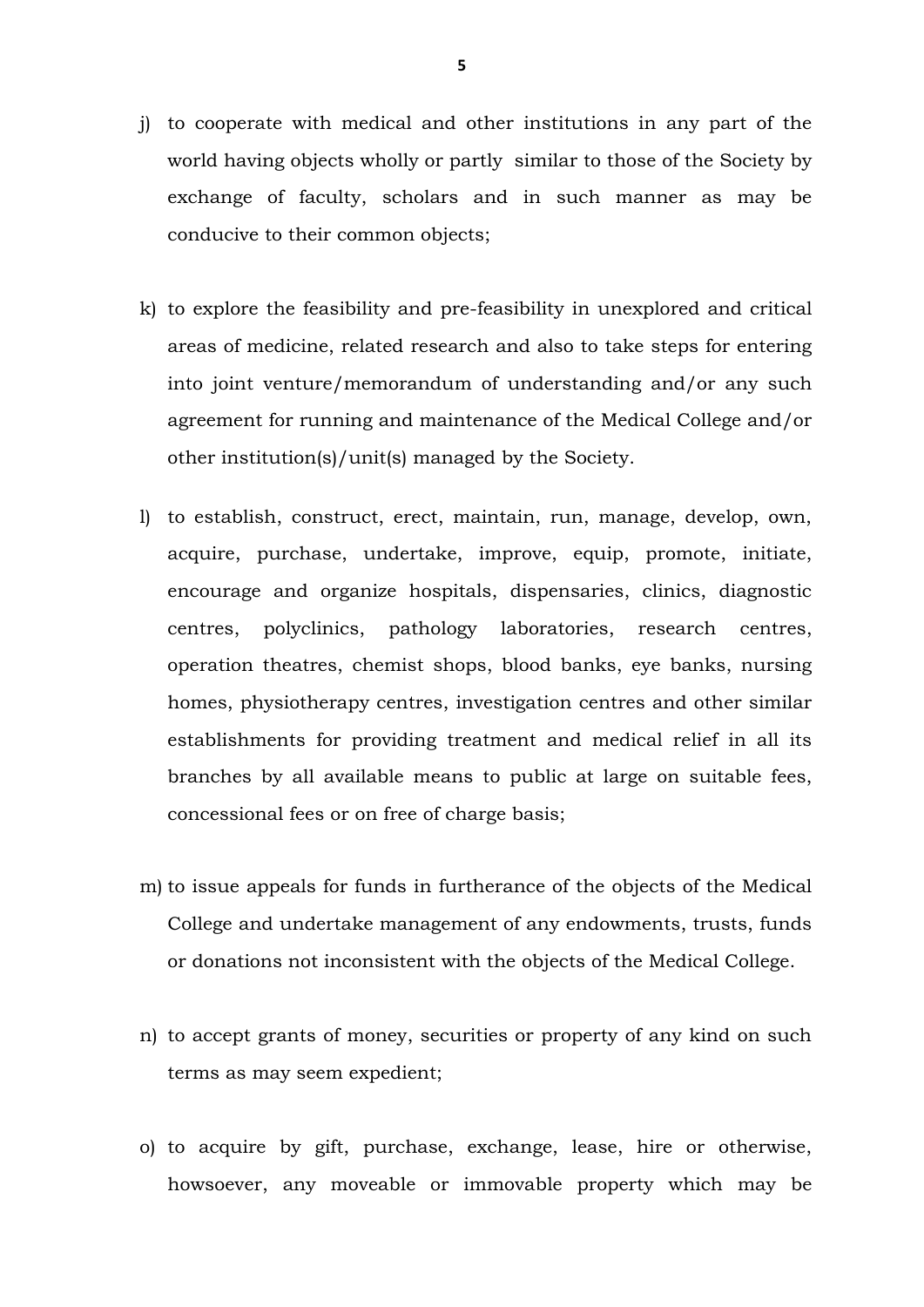necessary or convenient for the purpose of the Society and to build, construct, improve, alter, demolish, repair and maintain such buildings, works and constructions as may be necessary for carrying out the objects of the Society;

- p) to sell, lease, exchange, hire or otherwise transfer all or any portion of the moveable and immovable properties of the Society, provided that prior approval in writing of the Administration is obtained for the transfer or disposal of the same;
- q) to borrow and raise money with or without security or on the security of a mortgage, charge or hypothecation or pledge of all or any of the moveable or immovable properties belonging to the Medical College or in any other manner whatsoever provided that prior approval in writing of the Administration is obtained in that behalf;
- r) to invest and deal with any money and securities of the Society not immediately required for any of its activities in such a manner as may be provided in the Rules and Regulations of the Society, from time to time;
- s) to create any Reserve Fund, insurance Fund or any other Special Fund whether for depreciation or for repairs, improving, extending or maintaining any of the properties or rights of the Institute and/or for improvement/renovation of deteriorating assets and for any other purposes for which the Institute deems it expedient or proper to create or maintain such funds;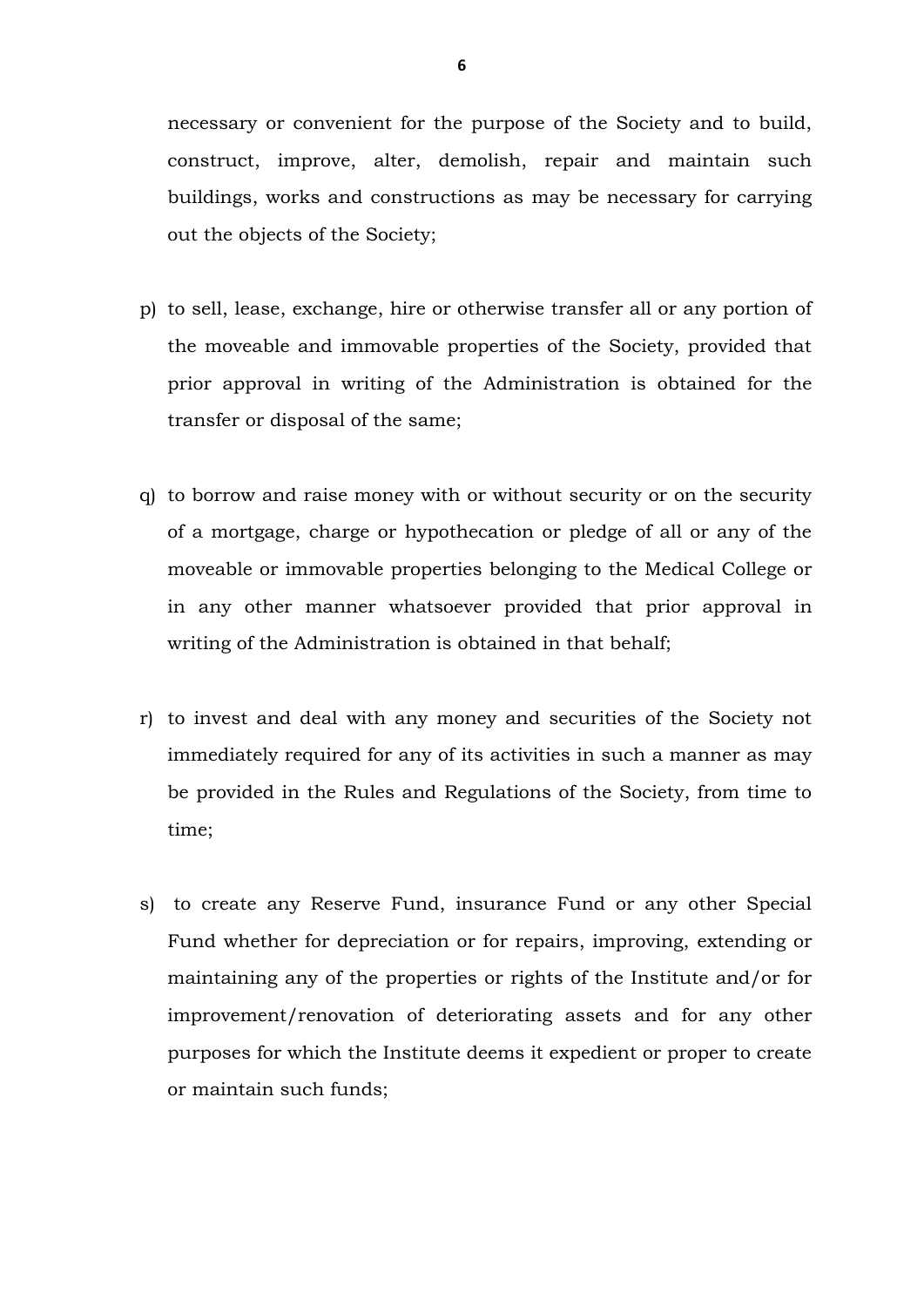- t) to draw, make, accept, endorse and discount cheques, notes or other negotiable instruments;
- u) to make Rules and Regulations and bye-laws for the conduct of the affairs of the Medical College and to add, amend , or rescind them from time to time with the approval of the Administration/Govt.
- v) to do all such other acts and things either alone or in conjunction with other organisations or persons as the Medical College may consider necessary, incidental or conducive to the attainment of the aforesaid objectives;

#### **5. FOUNDER MEMBERS**

The names and addresses and occupations of the founder members of the Andaman and Nicobar Islands Medical Education and Research Society, who constitute the first General Body and to whom, by the Rules and Regulations of the institute, the management of its affairs is entrusted are as follows:-

|    | <b>Name</b>               | <b>Address</b>        | Occupation                    |
|----|---------------------------|-----------------------|-------------------------------|
| 1. | Mr. Anand Prakash, IAS    | Secretariat,          | Chief Secretary,              |
|    |                           | Port Blair            | A & N Administration          |
| 2. | Smt. Rina Ray, IAS        | Secretariat,          | Principal Secretary (Health), |
|    |                           | Port Blair            | A & N Administration          |
| 3. | Mr. A.S. Dagar, IAS       | Secretariat,          | Secretary (Health),           |
|    |                           | Port Blair            | A & N Administration          |
| 4. | Smt. Rashmi Krishnan, IAS | Secretariat,          | Secretary (Law),              |
|    |                           | Port Blair            | A & N Administration          |
| 5. | Mr. D.N. Singh, DANICS    | Secretariat,          | Secretary (Finance),          |
|    |                           | Port Blair            | A & N Administration          |
| 6. | Mr. D.N. Singh, DANICS    | Secretariat,          | Secretary (Planning),         |
|    |                           | Port Blair            | A & N Administration          |
| 7. | Dr. S.K. Paul             | Directorate of Health | Director of Health Services   |
|    |                           | Services, Port Blair  | A & N Administration          |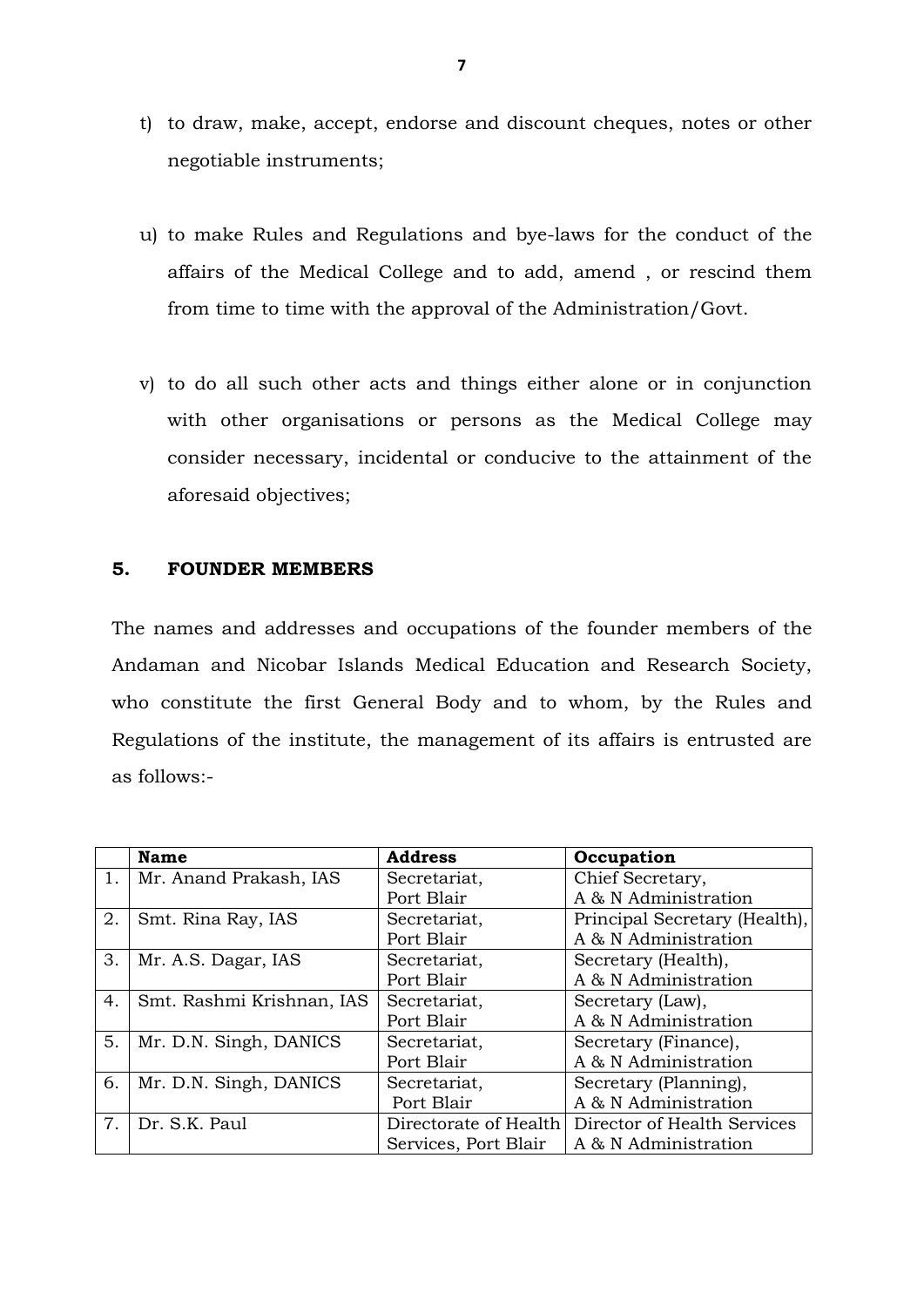#### **6. MISCELLANEOUS**

- a) Notwithstanding anything contained in this paragraph, the Founder members of the Society immediately before registration of the Society shall continue to function and shall function as the General Body of the Society, subject to the tenure of the individual members contained, there in.
- b) All properties of the Medical College, movable and immovable shall vest in the General Body.
- c) The income and property of the Society, howsoever derived shall be applied towards the promotion of the objects as set forth in this Memorandum of the Association; subject nevertheless in respect of the expenditure out of grants extended by the Government to such limitations as the Govt. may from time to time impose. No portion of the income and property of the Society shall be paid or transferred directly or indirectly by way of dividends, bonus or otherwise howsoever by way of profit to persons who at any time are or have been members of the Society, or to any one of them, or to any persons claiming through them or any of them, provided that nothing herein shall prevent the payment in good faith or remuneration to any members or another person in return for service rendered to the Society or for travelling allowance, halting allowance and other similar charges.
- d) If on the winding up or dissolution of the Society, there shall remain after the settlement of all its debts and liabilities, any property whatsoever, the same shall not be paid to or distributed among the members of the society or any one of them, but shall he vested in the Government.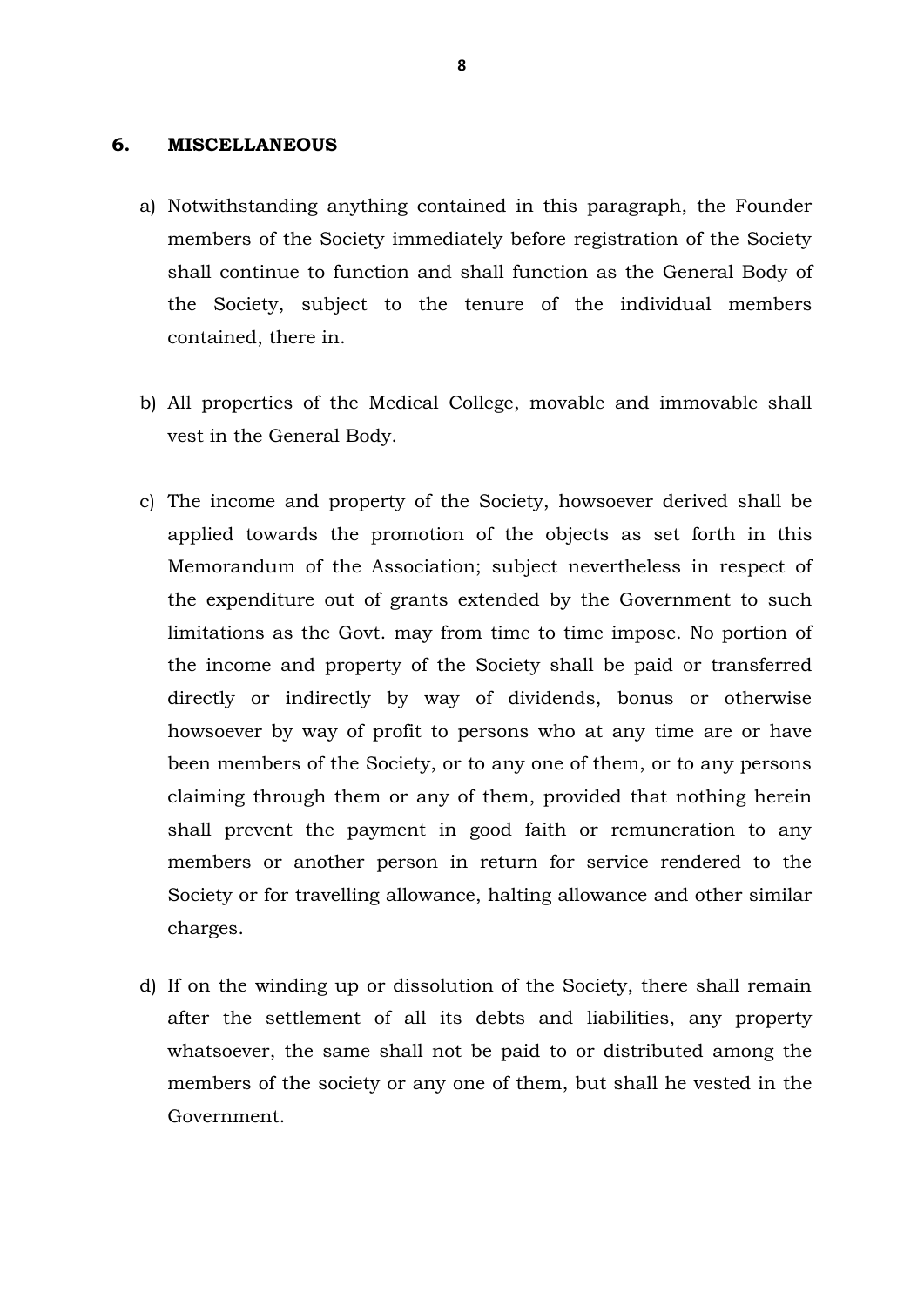# **7. DECLARATION BY THE FOUNDER MEMBERS**

We, the several persons, whose names and addresses are given below, having associated ourselves for the purpose described in this Memorandum of Association do hereby subscribe our names to this Memorandum of Association and set our several and respective hands hereinto and form ourselves into the Society under the Societies Registration Act, 1860 (Act XXI of 1860) as applicable to the Union Territory of Andaman and Nicobar Islands, this day of \_\_\_\_ November, 2013.

|    | Name, address and occupation<br>of member | Signature |
|----|-------------------------------------------|-----------|
| 1. | Mr. Anand Prakash, IAS                    |           |
|    | Chief Secretary                           |           |
|    | A & N Administration                      |           |
| 2. | Smti. Rina Ray, IAS                       |           |
|    | Pr. Secretary (Health)                    |           |
|    | A & N Administration                      |           |
| 3. | Mr. A.S. Dagar, IAS                       |           |
|    | Secretary (Health),                       |           |
|    | A & N Administration                      |           |
| 4. | Smti. Rashmi Krishnan, IAS                |           |
|    | Secretary (Law),                          |           |
|    | A & N Administration                      |           |
| 5. | Mr. D.N. Singh, DANICS                    |           |
|    | Secretary (Finance),                      |           |
|    | A & N Administration                      |           |
| 6. | Mr. D.N. Singh, DANICS                    |           |
|    | Secretary (Planning),                     |           |
|    | A & N Administration                      |           |
| 7. | Dr. S.K. Paul                             |           |
|    | Director of Health Services               |           |
|    | A & N Administration                      |           |

Signatures of the Founder Members are being hereby attested.

Name : Dr. A.K. Dubey

Address : OSD (Medical College) Signature Directorate of Health Services Date: Port Blair Place: Port Blair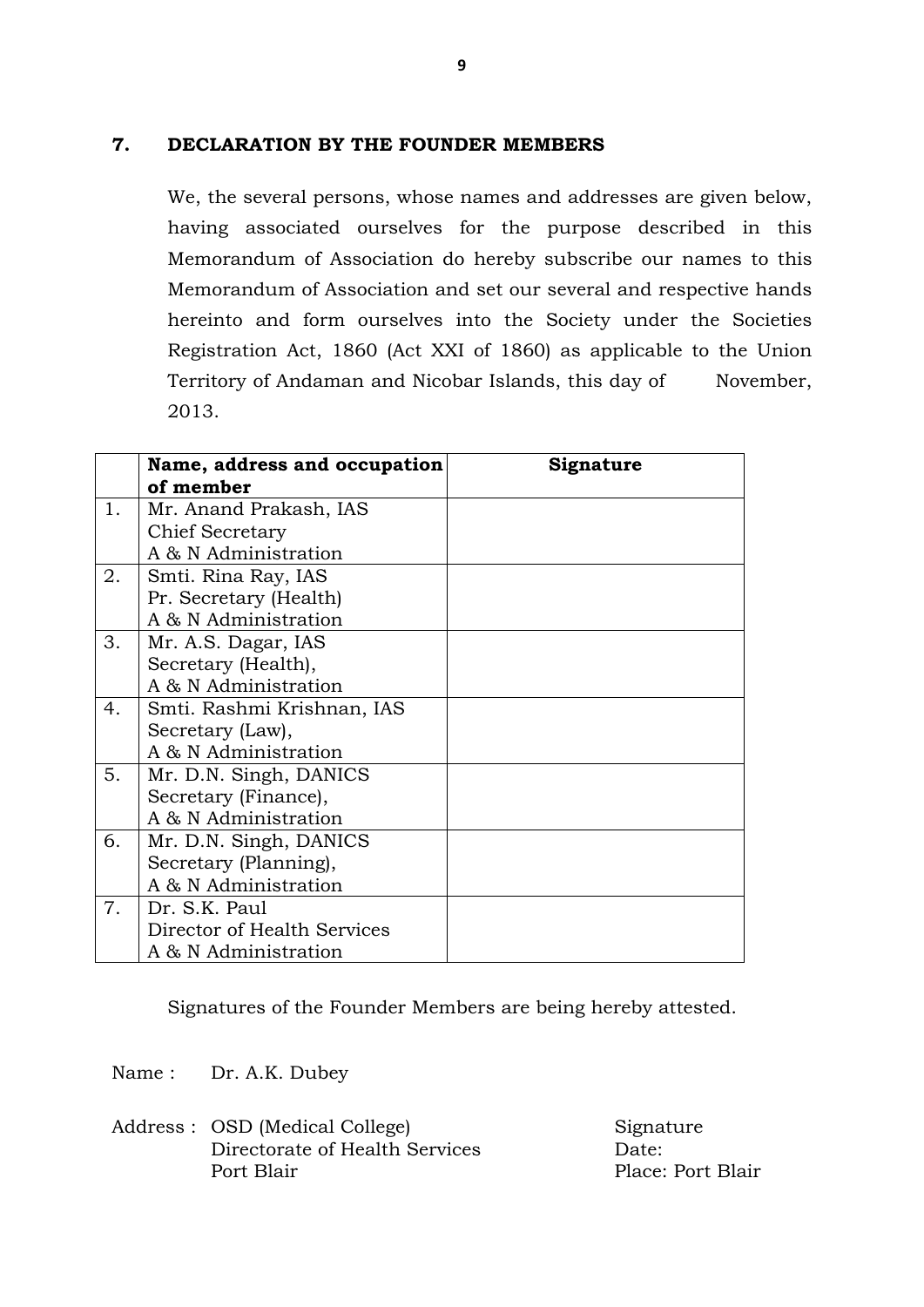# **ANDAMAN AND NICOBAR ISLANDS MEDICAL EDUCATION AND RESEARCH SOCIETY (ANIMERS)**

# **RULES AND REGULATIONS**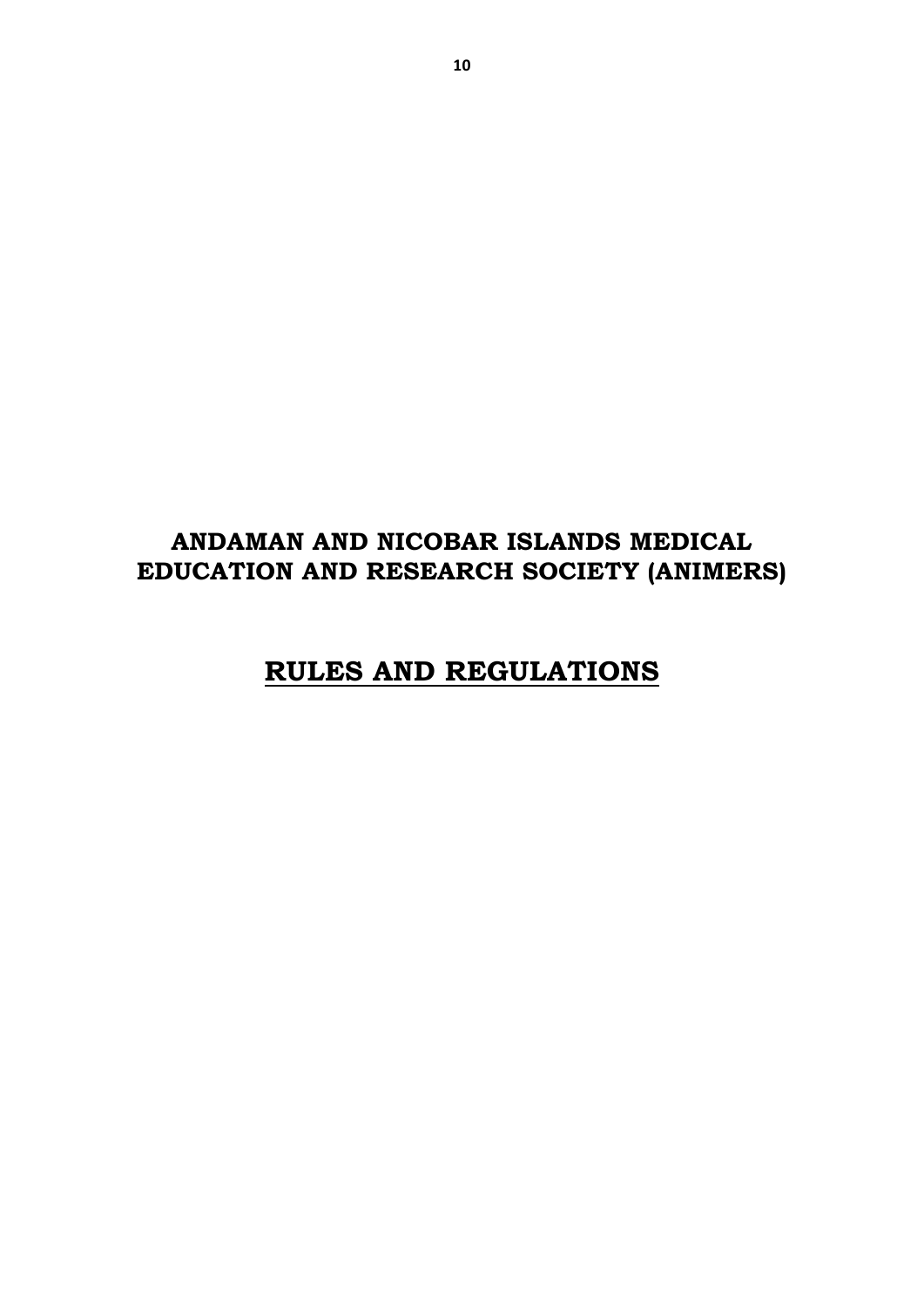# **RULES AND REGULATIONS**

#### **1. SHORT TITLE**

- a) These Rules and Regulations may be called "Rules and Regulations of Andaman and Nicobar Islands Medical Education and Research Society (ANIMERS)".
- b) DEFINITIONS
	- i) Unless and until otherwise specified the term Administration shall mean the Administration of Andaman and Nicobar Islands.
	- ii) Central Government/Central Govt. means the Government of India.
	- iii)President, General Body shall mean the President the General Body of the Society.
	- iv) Vice-President, General Body shall mean the Vice-President of the General Body of the Society.
	- v) Chairman, Executive Council shall mean the Chairman of the Executive Council of the Society.
	- vi) Unless and until otherwise specified the "Act" shall mean the Societies Registration Act, 1860 (Act XXI1860) as in force in the Union Territory of A & N Islands.
	- vii) "Medical College" shall mean Medical College, Port Blair.
	- viii) General Body (GB) shall mean the General Body of the Society.
	- ix)Executive Council (EC) shall mean the Executive Council of the Society.
	- x) Academic Council (AC) shall mean the Academic Council of Society.
	- xi)Finance Committee (EC) shall mean the Finance Committee of the Society.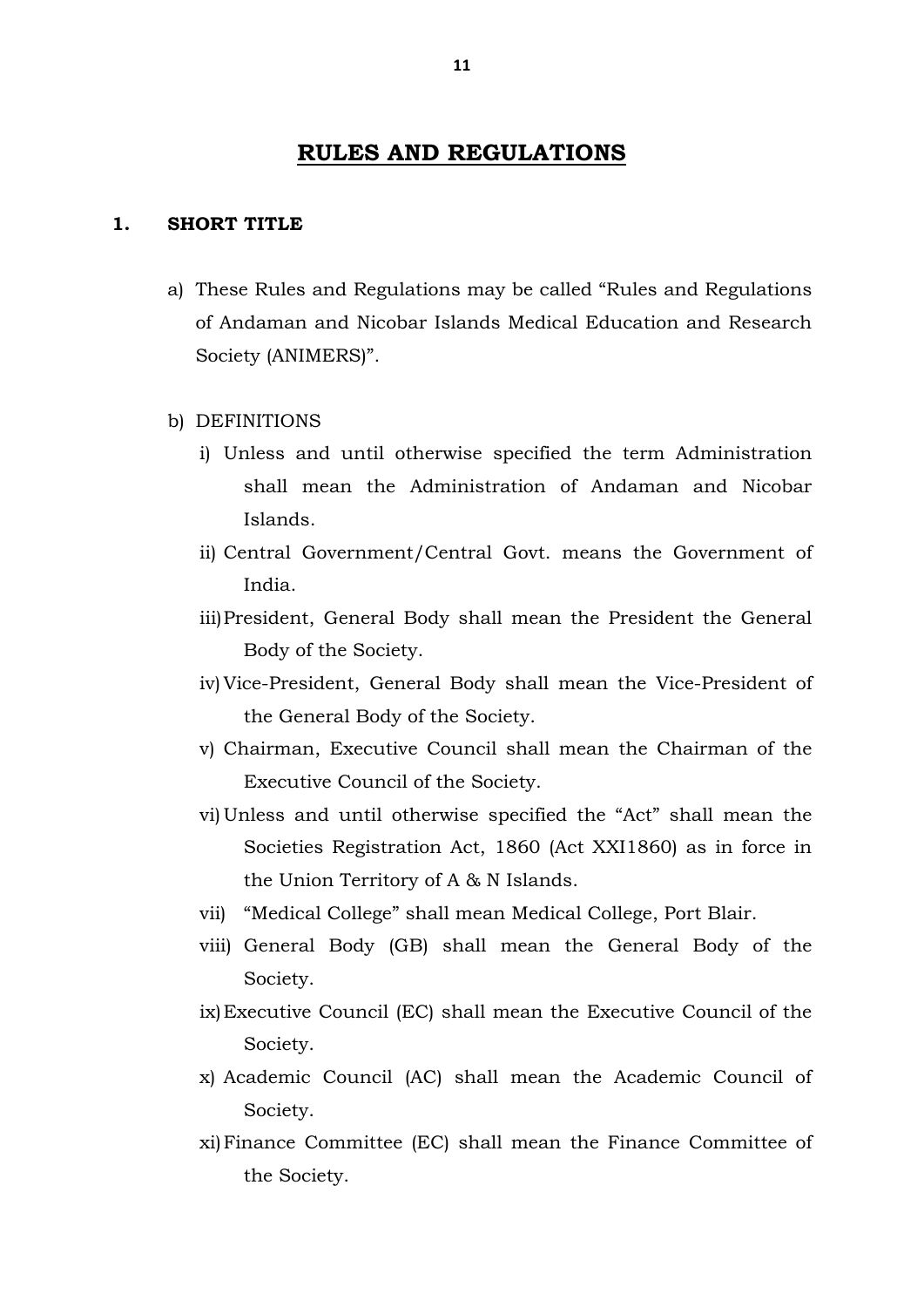# **2. AUTHORITIES OF THE INSTITUTE**

- i) The General Body (GB).
- ii) The Executive Council (EC).
- iii)The Academic Council (AC)
- iv) The Finance Committee (FC)
- v) Any other standing committee or committees or sub committees, which the President, General Body/General Body, Chairman, Executive Council/Executive Council, may set up for discharging any one or more of their functions.

In the following Rules and Regulations words indicating singular and masculine include plural and feminine gender respectively according to the context.

# **3. GENERAL BODY**

- a) The General Body shall be the Supreme Authority of the Institute. It shall constitute the Society.
- b) The General Body shall consist of the following members.

|    | <b>Name</b>                  | <b>Address</b>        | Occupation                    |
|----|------------------------------|-----------------------|-------------------------------|
| 1. | Lt. Gen. (Retd.) A.K. Singh, | Raj Niwas,            | Lieutenant Governor,          |
|    | President                    | Port Blair            | A & N Islands                 |
| 2. | Mr. Anand Prakash, IAS,      | Secretariat,          | Chief Secretary,              |
|    | Vice-President               | Port Blair            | A & N Administration          |
| 3. | Smt. Rina Ray, IAS,          | Secretariat,          | Principal Secretary (Health), |
|    | Member                       | Port Blair            | A & N Administration          |
| 4. | Shri. Rashmi Krishnan,       | Secretariat,          | Secretary (Law),              |
|    | IAS, Member                  | Port Blair            | A & N Administration          |
| 5. | Mr. D.N. Singh, DANICS       | Secretariat,          | Secretary (Finance),          |
|    | Member                       | Port Blair            | A & N Administration          |
| 6. | Mr. D.N. Singh, DANICS       | Secretariat,          | Secretary (Planning),         |
|    | Member                       | Port Blair            | A & N Administration          |
| 7. | Dr. S.K. Paul                | Directorate of Health | Director of Health Services   |
|    | Member                       | Services, Port Blair  | A & N Administration          |
| 8. | Mr. A.S. Dagar, IAS          | Secretariat,          | Secretary (Health),           |
|    | <b>Member Secretary</b>      | Port Blair            | A & N Administration          |

Provided that the Administration, may at any time appoint any other person or persons to be member or members of the General Body.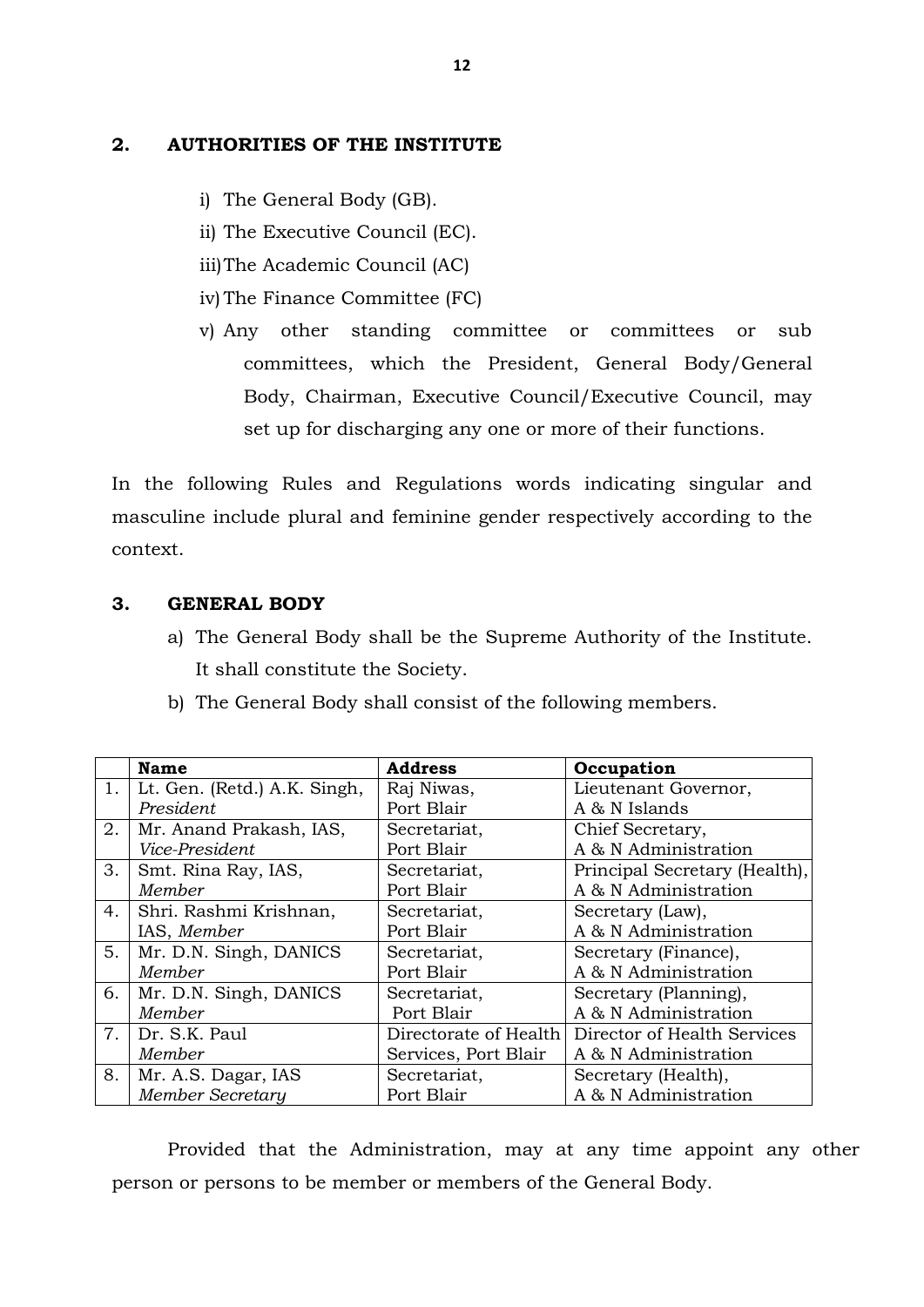#### **4. ROLL OF MEMBERS**

The Society shall keep a roll of members of the General Body, giving their addresses and occupations and every member shall sign the same. If a member changes his address, he shall notify his new address to Member Secretary who shall thereupon, enter his new address. The address in the roll of member shall be deemed to be his address. No person shall be deemed to be a member unless he has signed the membership roll.

#### **5. TENURE, RESIGNATIONS, VACANCIES**

- i) When a person becomes a member of the General Body by reason of the office or appointment he holds, his membership shall terminate when he ceases to hold that office or appointment.
- ii) A member nominated by the Administration or any other Organization shall continue to be a member at the pleasure of the nominating authority.
- iii) A member of the General Body shall cease to be a member if he dies, resigns, becomes of unsound mind, becomes insolvent or is convicted on a criminal offence involving moral turpitude or if he is removed by the Administration from the membership of the General Body or if he does not attend three consecutive meetings of the General Body without proper leave of the President.
- iv) A member of the General Body other than an ex-officio member, or a representative of the Govt. may resign his office by a letter addressed to the President, and such resignation shall take effect as soon as it has been delivered to the latter.
- v) Any vacancy in the General Body shall be filled either by appointment or nomination as the case may be, by the respective authority or association entitled to make such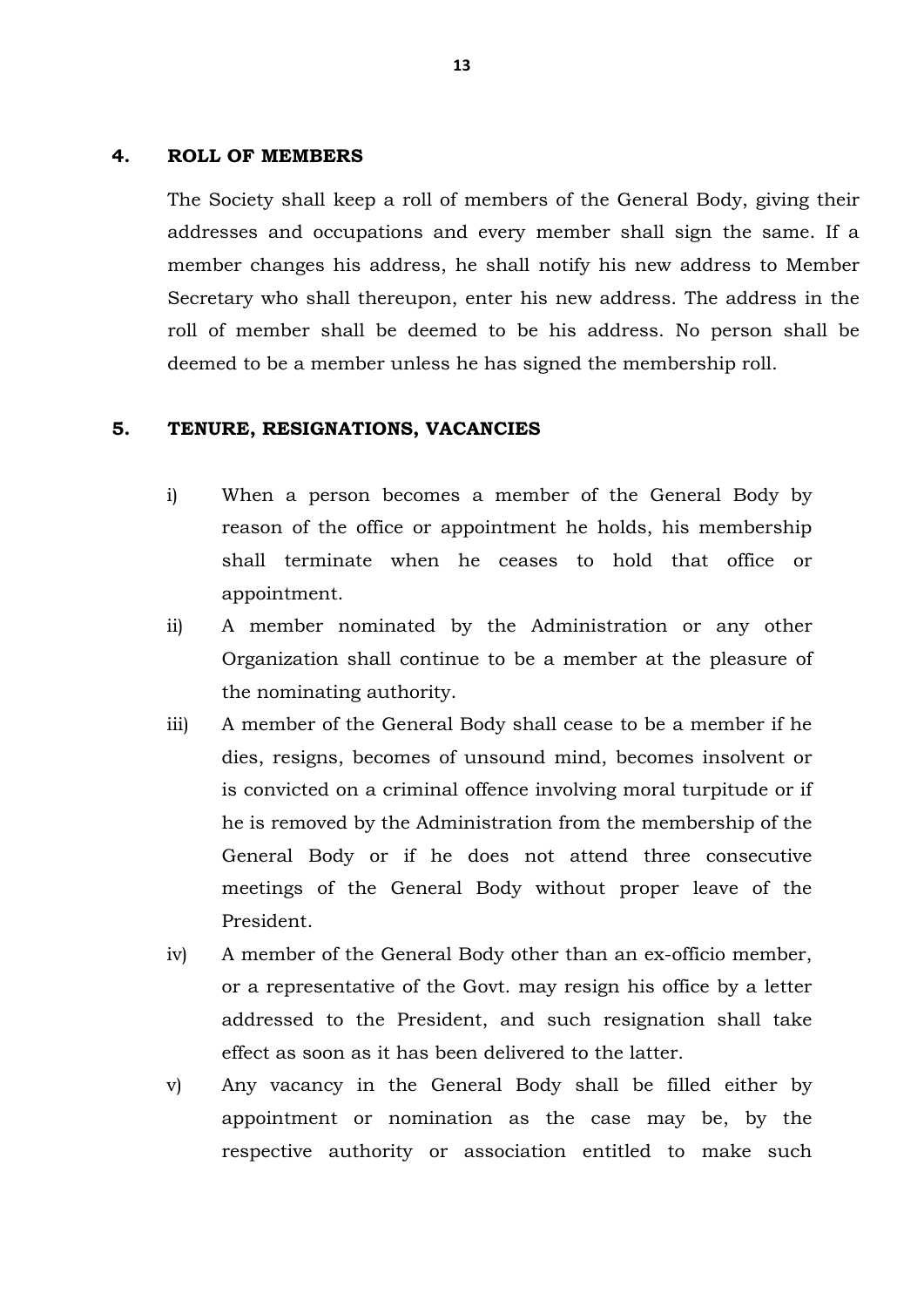appointment. Such a vacancy will be filled for the unexpired portion of the term of the member who has left.

vi) The General Body shall function, notwithstanding any vacancy in its body and notwithstanding any defect in the nomination of any of its members, and no act or proceedings of the General Body shall be invalidated merely by reason of the existence of a vacancy or vacancies in the body or of any defect in the nomination or appointment of any of the member.

#### **6. POWERS AND FUNCTIONS OF THE GENERAL BODY**

The General Body shall have the following powers and functions;

- i) a) to consider and approve broad policies proposed by the Executive Council;
	- b) to consider and pass the resolutions on the annual reports and the annual accounts of the Medical College and audit reports in respect of such accounts;
	- c) to consider and approve rules and regulations, bye-laws and rules of procedure as proposed by the Executive Council;
	- d) to nominate a member on the Executive Council in accordance with Rule 8b(iii),
- ii) Subject to the provisions of the Societies Registration Act, 1860 (Act XXI of 1860) the General Body may alter, extend or abridge any of the purpose or purposes for which the Medical College has been established.
- iii) Subject to the provisions of the Society Registration Act, 1860, the General Body may alter the Rules and Regulations of the Society at any time by a resolution passed by a majority of three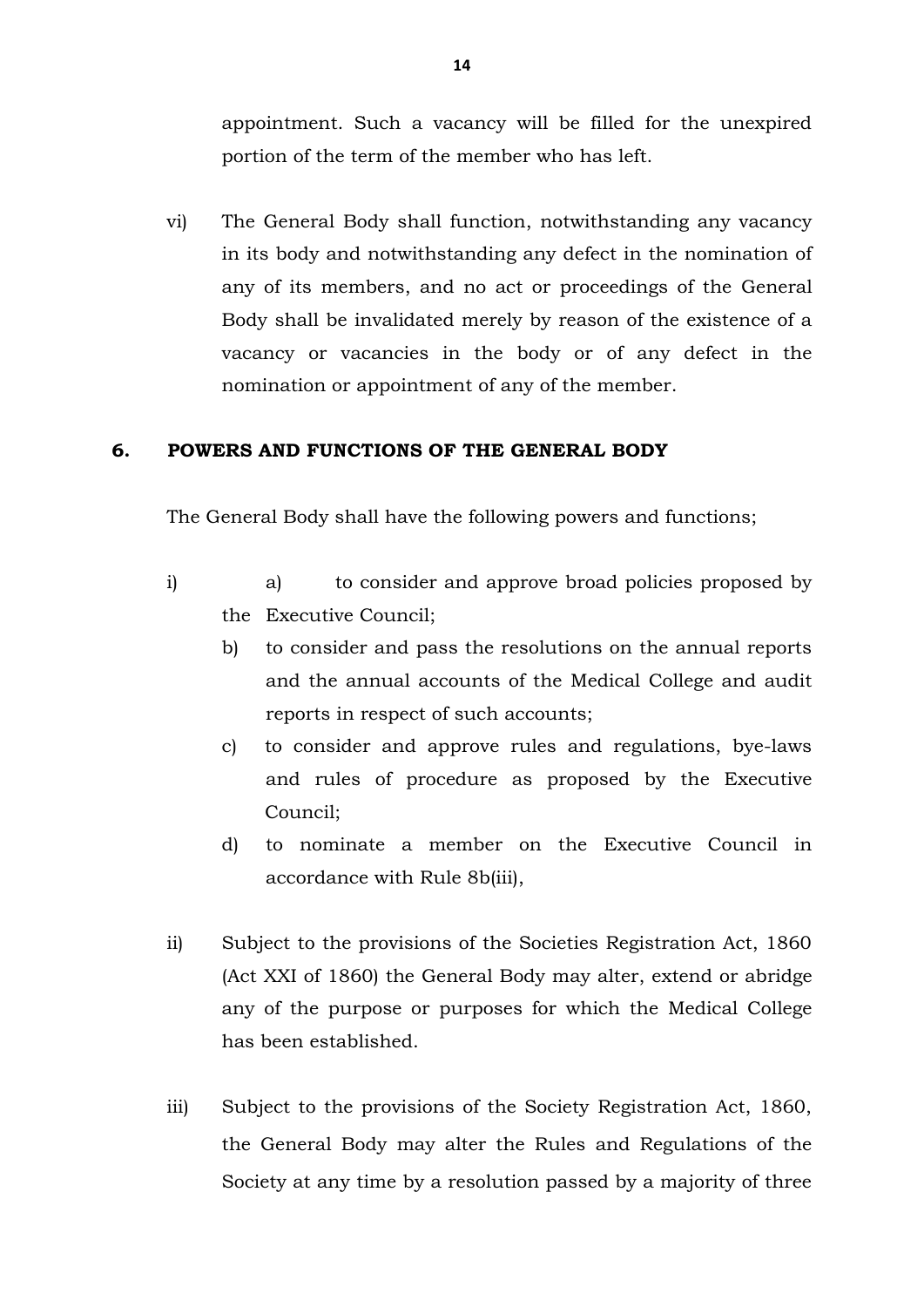fourths of the members present after voting at any meeting of the General Body which shall have been convened after giving notice of such resolutions to the members of the General Body. Any such alteration will be effective after the approval of the President of the General Body of the Society.

iv) Subject to the provisions of these rules and regulation, the General Body may do such other acts as may be necessary for the maintenance and performance of the functions of the Medical College.

#### **7. MEETINGS**

- i) The General Body shall ordinarily meet at least once in every calendar year.
- ii) The meeting of the General Body shall be called by the President of the General Body or in his absence by the Vice-President, General Body either on his own or at the request of not less than 4 members of the General Body.
- iii) For every meeting of the General Body, 15 days notice shall be given and the Chairman of the General Body or in his absence, the Vice-Chairman of the General Body shall preside over the meetings of the General Body. In case of absence of both, the Chairman for conducting that meeting shall be elected from amongst the members present.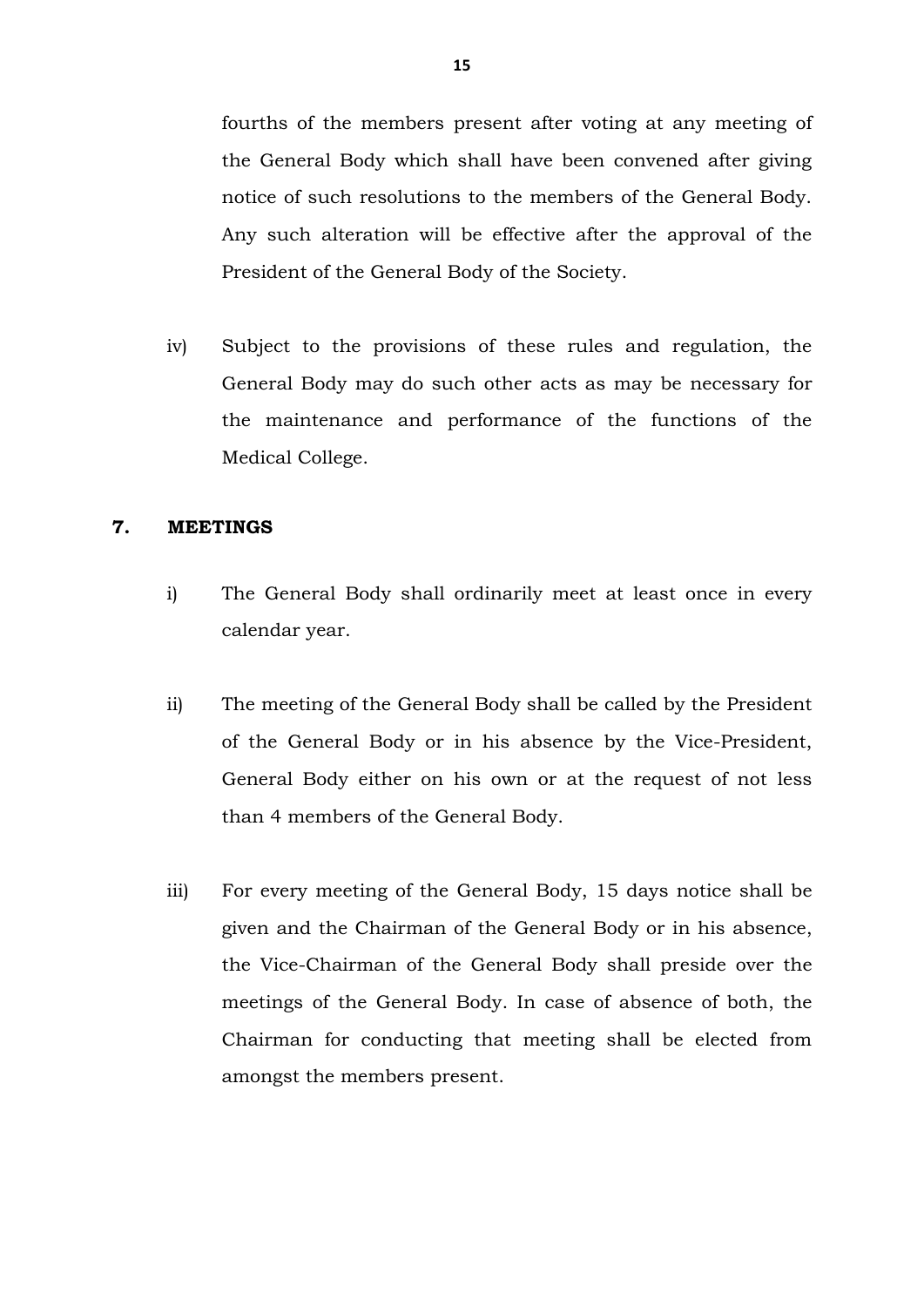- iv) One third of the members of the General Body shall form the quorum for any meeting of the General Body provided that if a meeting is adjourned for want of quorum, it shall be held on the same day in the next week, at the same time and place, or such other day and such other time and place as the Chairman may determine, and if in such a meeting, quorum is not present within half an hour from the time fixed for holding the meeting, the members present shall constitute the quorum.
- v) In case of difference of opinion among the members, the opinion of the majority shall prevail.
- vi) Each member shall have one vote and if there be equality of votes on any question to be determined by the General Body, the Chairman shall in addition have and exercise a casting vote.
- vii) Should any member of the General Body representing the Government be unable to attend the meeting of the General Body due to his absence on account of unavoidable reasons, he shall be at liberty to appoint and authorise a representative to take his place at the meeting of the General Body and such representative shall have all rights and privileges of a member of the General Body for that meeting.

#### **8. EXECUTIVE COUNCIL**

i) The general superintendence, direction and control of the affairs of the Society shall be vested in the Executive Council.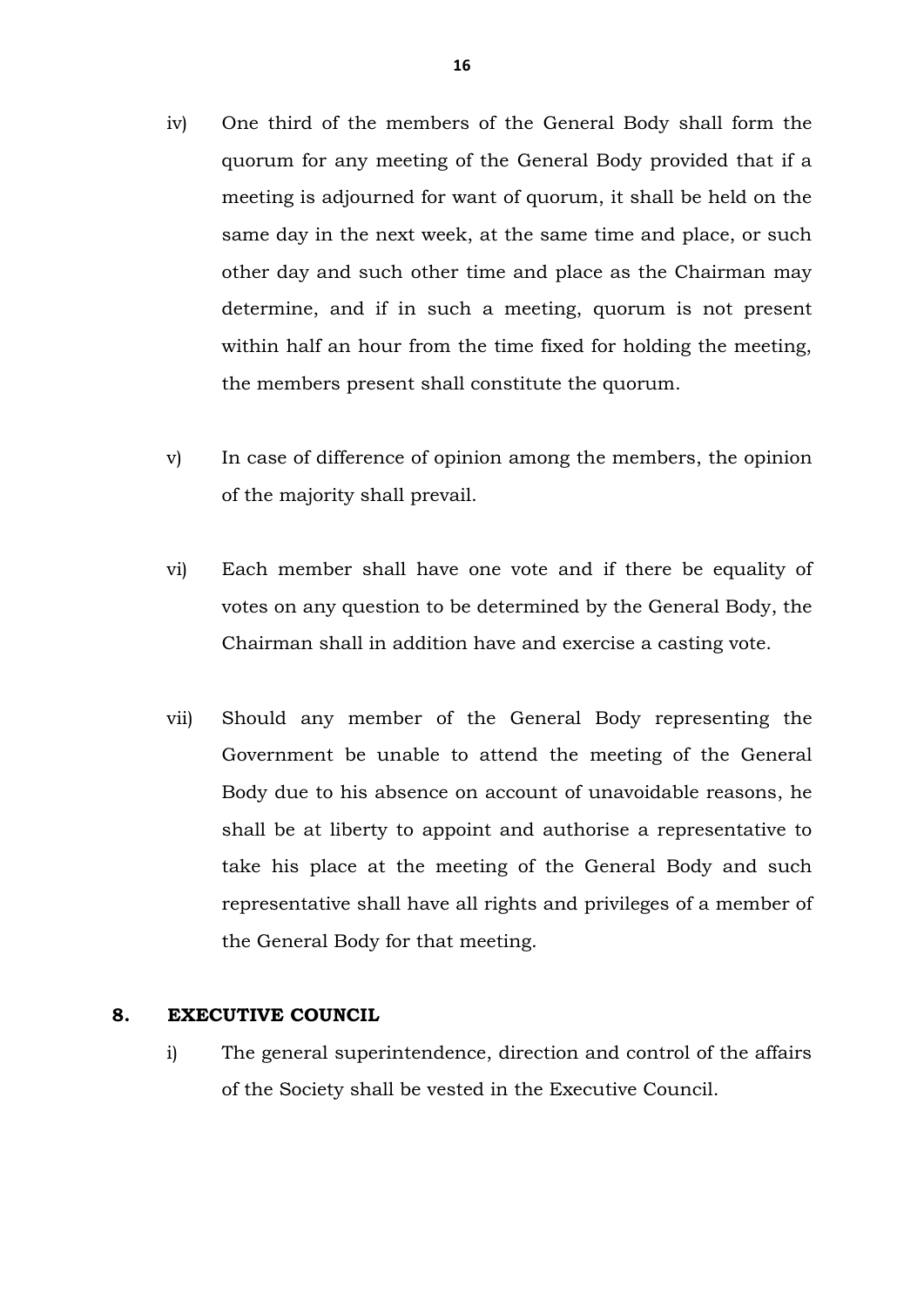ii) The Executive Council of the Institute for the purposes of the Societies Registration Act, 1860 (Act XXI ofl860) as applicable to the Union Territory of Andaman and Nicobar Islands on the date of registration of the Society, shall consist of the following members:

|     | <b>Name</b>             | <b>Address</b>   | Occupation                          |
|-----|-------------------------|------------------|-------------------------------------|
| 1.  | Shri Anand Prakash, IAS | Secretariat,     | Chief Secretary,                    |
|     | Chairman                | Port Blair       | A & N Administration                |
| 2.  | Smt. Rina Ray, IAS      | Secretariat,     | Principal Secretary (Health),       |
|     | Vice-Chairman           | Port Blair       | A & N Administration                |
| 3.  | Dr. M.C. Mishra or his  | AIIMS,           | Director,                           |
|     | nominee                 | New Delhi        | AIIMS, New Delhi                    |
|     | Member                  |                  |                                     |
| 4.  | Mr. A.S. Dagar, IAS     | Secretariat,     | Secretary (Health),                 |
|     | Member                  | Port Blair       | A & N Administration                |
| 5.  | Smti. Rashmi Krishnan,  | Secretariat,     | Secretary (Law),                    |
|     | IAS, Member             | Port Blair       | A & N Administration                |
| 6.  | Mr. D.N. Singh, DANICS  | Secretariat,     | Secretary (Finance),                |
|     | Member                  | Port Blair       | A & N Administration                |
| 7.  | Mr. S.P. Singh, IAS     | Indira Bhawan,   | Secretary,                          |
|     | Member                  | Port Blair       | Municipal Council                   |
| 8.  | Smt. N. Kala, IFS       | Chatam           | <b>Chief Conservator of Forests</b> |
|     | Member                  | Port Blair       | (CZ & FC)                           |
| 9.  | Mr. P.K. Singh          | Nirman Bhawan,   | Chief Engineer, Andaman             |
|     | Member                  | Port Blair       | Public Works Department             |
| 10. | Dr. S.K. Paul           | Directorate of   | Director of Health Services         |
|     | Member Secretary        | Health Services, | A & N Administration                |
|     |                         | Port Blair       |                                     |

#### **9. TENURE, RESIGNATIONS, VACANCIES**

- i) The term of the office of the Chairman, Executive Council shall be for a period of 3 years from the date of appointment. He shall be eligible for re-nomination.
- ii) When a member of the Executive Council becomes a member by reason of the office or appointment he holds, his membership shall terminate when he ceases to hold that office or appointment.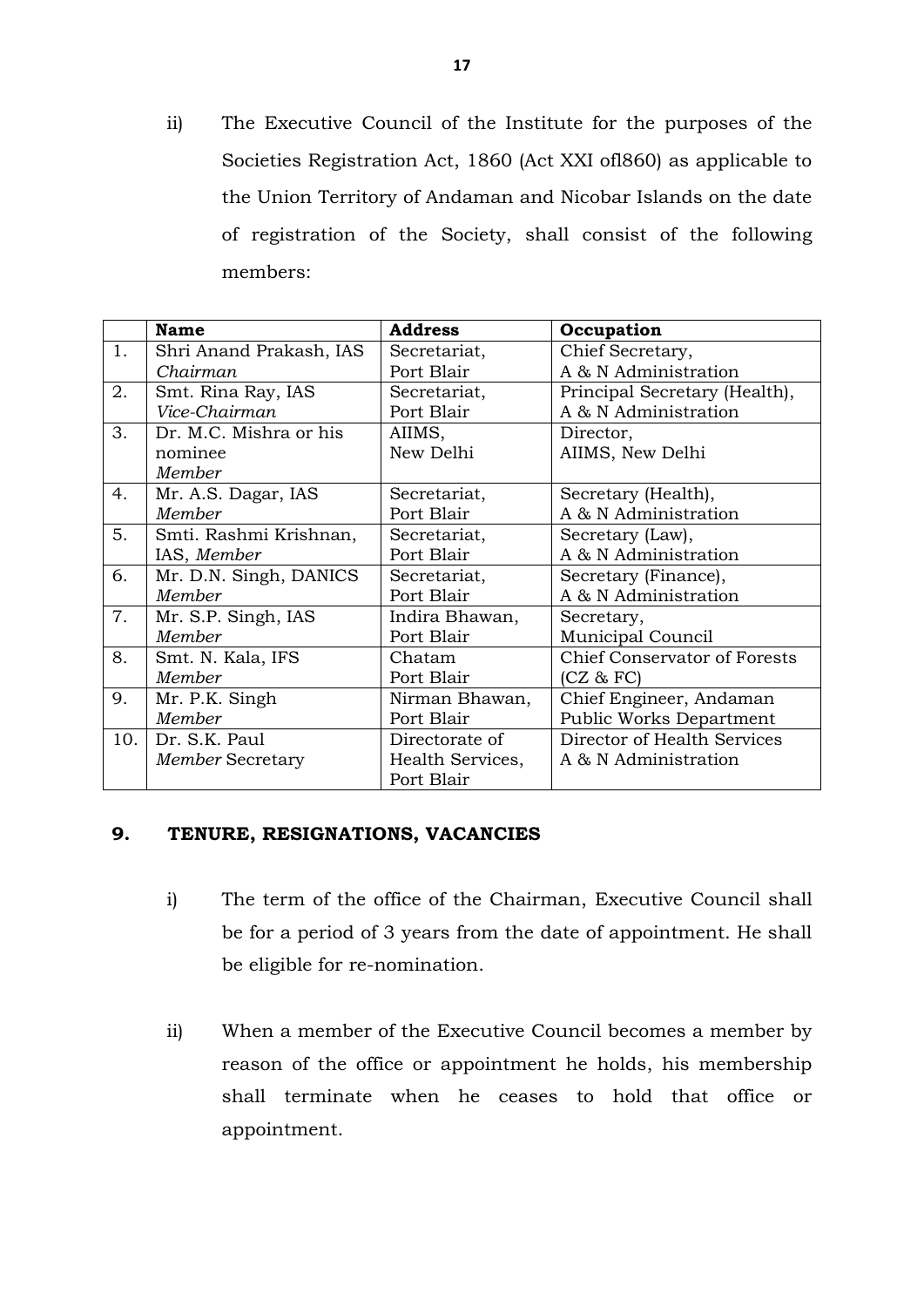- iii) A member nominated by Government or any other organization shall continue to be a member at the pleasure of the nominating authority.
- vii) A member of the Executive Council shall cease to be a member if he dies, resigns, becomes of unsound mind, becomes insolvent or is convicted on a criminal offence involving moral turpitude or if he is removed by the Government from the membership of the Executive Council or if he does not attend three consecutive meetings of the Executive Council without proper leave of the Chairman.
- viii) A member of the Executive Council other than an ex-officio member, or a representative of the Govt. may resign his office by a letter addressed to the Chairman, and such resignation shall take effect as soon as it has been delivered to the latter.
- ix) Any vacancy in the Executive Council shall be filled either by appointment or nomination as the case may be by the respective authority or association entitled to make such appointment/nomination such a vacancy will be filled for the unexpired portion at the term of the member who has left.
- x) The Executive Council shall function notwithstanding any vacancy in its body and notwithstanding any defect in the nomination of any of its members, and no act or proceedings of the Executive Council shall be invalidated merely by reason of the existence of a vacancy or vacancies in the body or of any defect in the nomination or appointment of any of the member.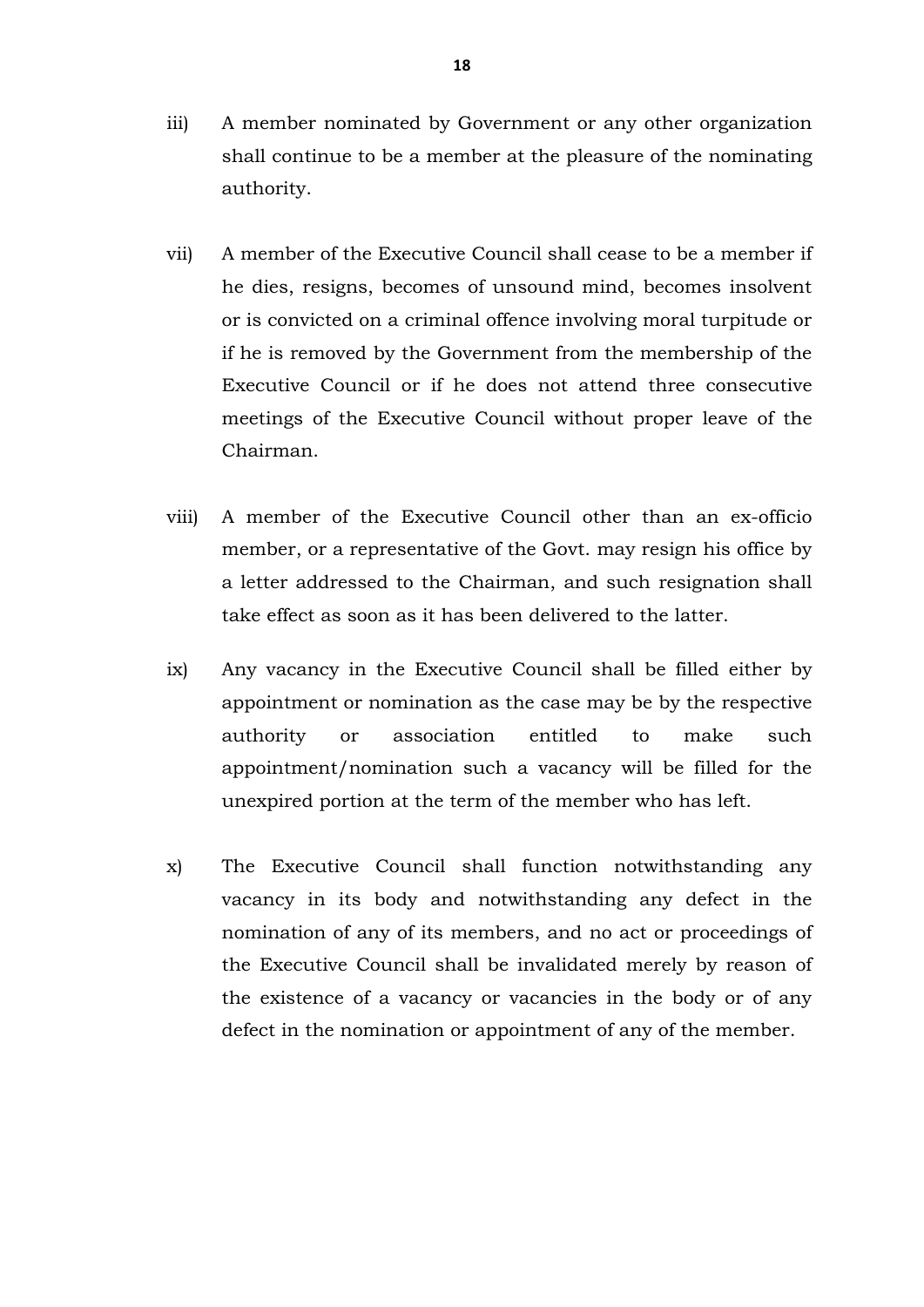#### **10. POWERS AND FUNCTIONS OF THE EXECUTIVE COUNCIL**

- A) The Executive Council shall have the following powers and functions;
	- i) to exercise the executive authority of the Society subject to policy directives of the General Body and/or the Administration/Government and/or the University concerned;
	- ii) to be responsible for the supervision and control of the works of the Society and of its office;
	- iii) to consider and prepare new developmental programmes of the Society and specific projects for the consideration and approval of the General Body and/or Govt.;
	- iv) to consider and approve the annual budget of the Society on the recommendation of the Finance Committee;
	- v) to prepare the annual reports and accounts of the Society College for the consideration of the General Body and/or Govt;
	- vi) to incur all expenditure subject to the provision of the approved budget and according to the rules prescribed from time to time and policy directives of the General Body and Administration;
	- vii) to create such posts as it may consider necessary for carrying on the work of the Society and Medical College and to prescribe the terms and conditions of service and appointment to these posts in accordance with the provisions of law relating to creation of such posts present in the University concerned, wherever applicable;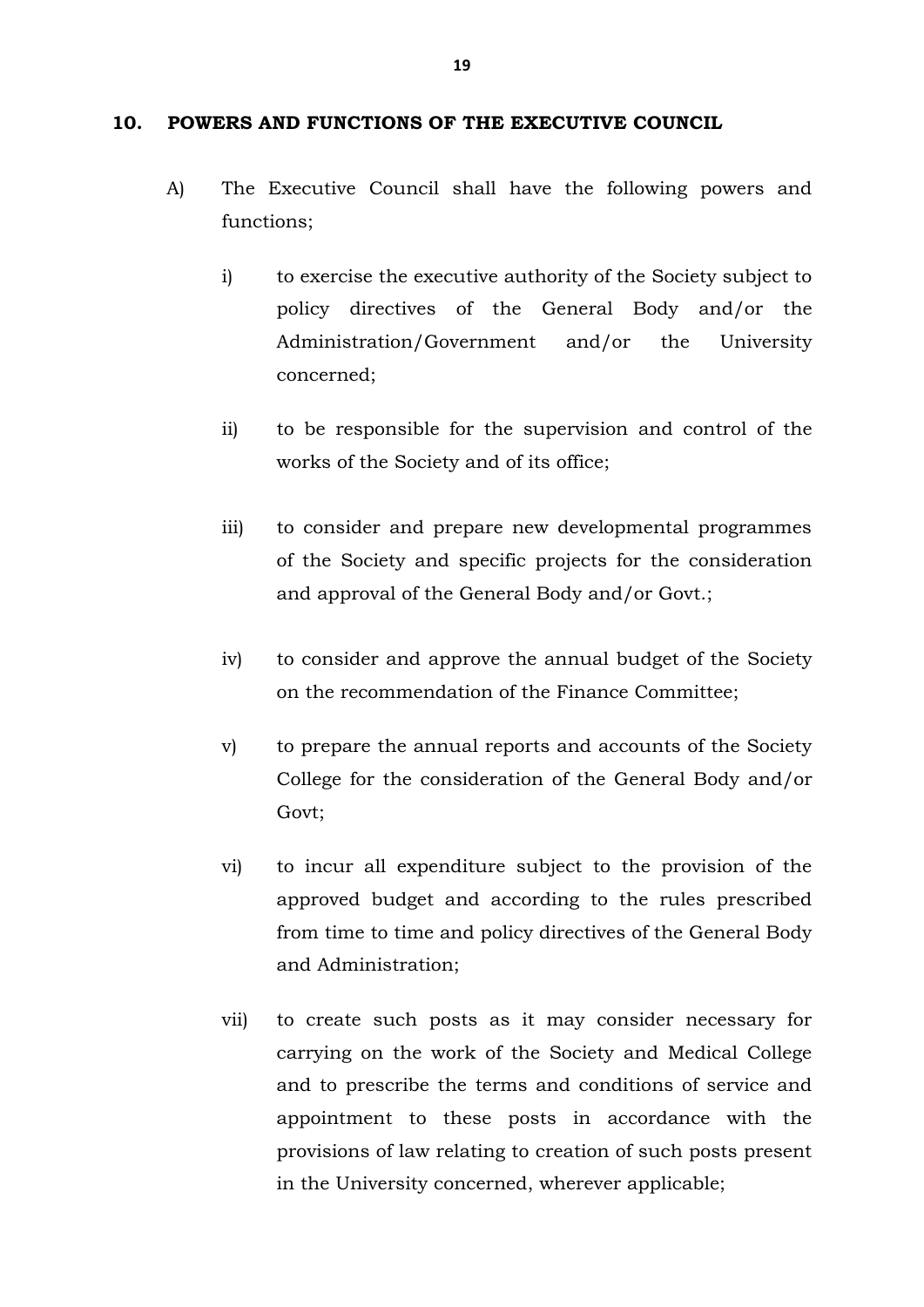- viii) to make appointments to all posts in the Medical College;
- ix) to nominate a person or persons to represent the Society and/or Medical College in international conferences and organisations;
- x) to decide on the conferment of honorary awards or distinctions on the recommendations of the Academic Council;
- xi) to frame bye-laws which may provide inter-alia for all or any of the following matters, viz;
	- a) formation of Departments of teaching and Centres of studies and research;
	- b) framing of regulations on admission/enrolment of students, formulation/institution of Courses of Studies and Research Programmes, examinations to be held for the course of studies on the recommendations of the Academic Council. Such provisions wherever possible would be in conformity with the statutes and ordinances of the University to which the college is affiliated, instructions/directions issued by the A & N Administration, Medical Council of India.
	- c) fixing fees to be charged for courses of studies in the Medical College and for admission to the examinations for conferment of Degrees/Diplomas by the Medical College;
	- d) instituting fellowships, scholarships, exhibitions, prizes and medals;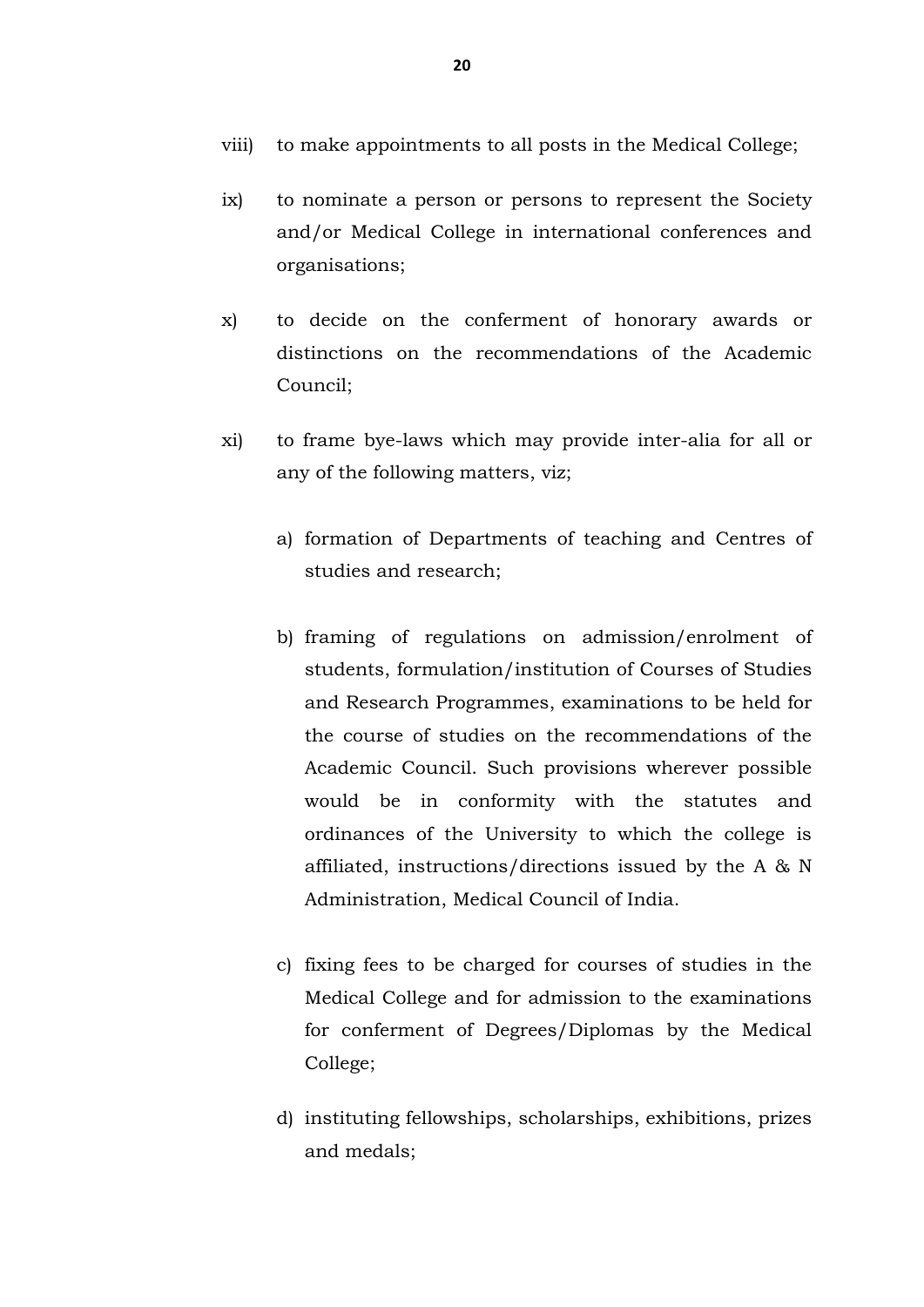- e) framing of regulations for the terms and emoluments for the appointment of visiting faculty members;
- f) framing classification and method of appointment and determination of the terms and conditions of service in respect of all posts under the control of the Medical College;
- g) constituting pension as applicable, provident fund and health care schemes for the benefit of the officers, faculty and other staff of the Institute;
- h) establishing and maintaining of halls and hostels for the residence of students, houses for faculty and officials of the Medical College and framing terms and conditions for such residences including the levy of fees and other charges;
- xii) to elect one representative to the Finance Committee;
- B) The Executive Council may by resolution, constitute such standing committees or appoint such ad-hoc committees for such purposes and with such powers as the Executive Council may think fit for exercising any power or discharging any function of the Medical College or enquiring into, reporting or advising upon any matter of the Medical College.
- C) The Executive Council may co-opt such persons to standing committee or ad-hoc committee as it may consider necessary and may permit them to attend the meetings of the Executive Council.
- D) The Executive Council shall have the powers to make bye-laws for the regulation and the proceedings of the meetings of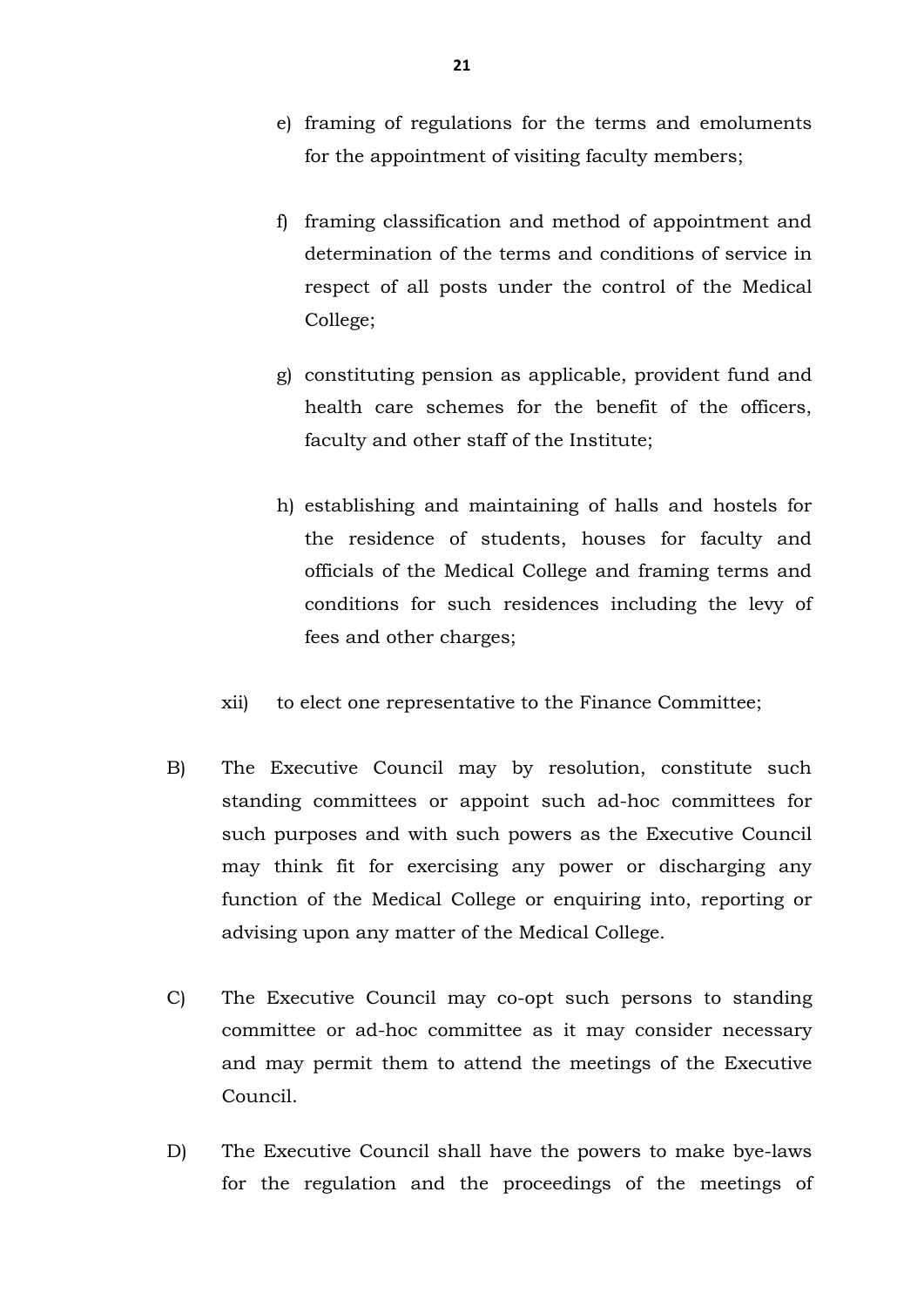Executive Council, the Academic Council, the Finance Committee and of the other committees which might be constituted in accordance with the rules.

E) The Executive Council shall provide a seal and also provide its safe custody. The seal shall never be used except by the authority of the Executive Council previously given. Member Secretary of the Executive Council shall sign every instrument to which the seal is affixed.

Subject to the provisions, of these Rules and Regulations, to do any and all such other acts as may in its opinion be necessary for the proper management of the affairs of the Medical College or which may he assigned to it by the General Body and/or by the Administration/Government.

The matters covered by (x) and (xi) are to be decided in consultation with the Academic Council.

The Executive Council may, if it deems fit, return such matters to the, Academic Council for reconsideration and if the difference of view still persists, the matter shall be referred to the Chairman, General Body whose decision shall he final and binding.

The Executive Council shall be responsible to the General Body and Government.

#### **11. MEETINGS**

- i) The Executive Council shall meet at least once in three months.
- ii) The meeting of the Executive Council shall be called by the Chairman, Executive Council or in his absence by the Vice-Chairman, Executive Council, either on his own or at the request of not less than 4 members of the General Body.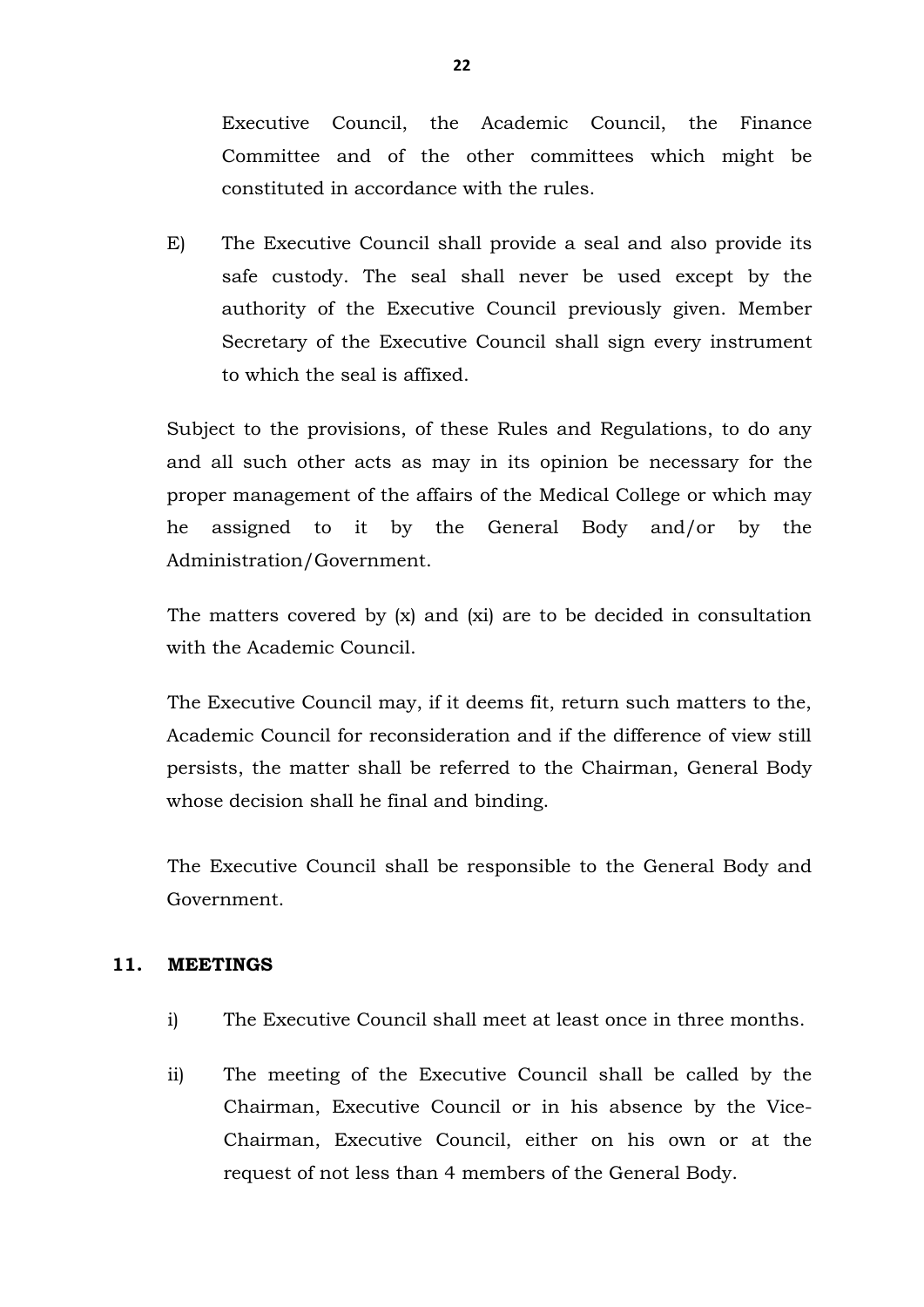- iii) For every meeting of the Executive Council, 15 days notice shall be necessary. However, a notice of 3 days shall be sufficient for an emergent meeting to be called to discuss specific issue/issues of urgent nature. The Chairman of the Executive Council shall preside over the meeting. In the case of his absence, the Vice-Chairman of the Executive Council shall preside over the meetings.
- iv) One third of the members of the Executive Council shall form the quorum at any meeting of the Executive Council. Provided that if a meeting is adjourned for want of the quorum, it shall be held on the same day in the next week, at the same time and place or such other day and such other time and place as the Chairman/Presiding Officers may determine and if at such a meeting, the quorum is not present within half an hour from the time appointed for holding the meeting, the members present shall constitute the quorum.
- v) In case of difference of opinion among the members, the opinion of the majority shall prevail.
- vi) Each member shall have one vote and if there be equality of votes on any question to be determined by the Executive Council, the Chairman shall, in addition, have and exercise a casting vote.
- vii) The minutes of the proceedings of every meeting shall be drawn up by the Member Secretary and after obtaining the approval of the Chairman, the same may be circulated to all the members present in India for confirmation However, action on the decision on any urgent issue may be taken after the approval of the minutes by the Chairman.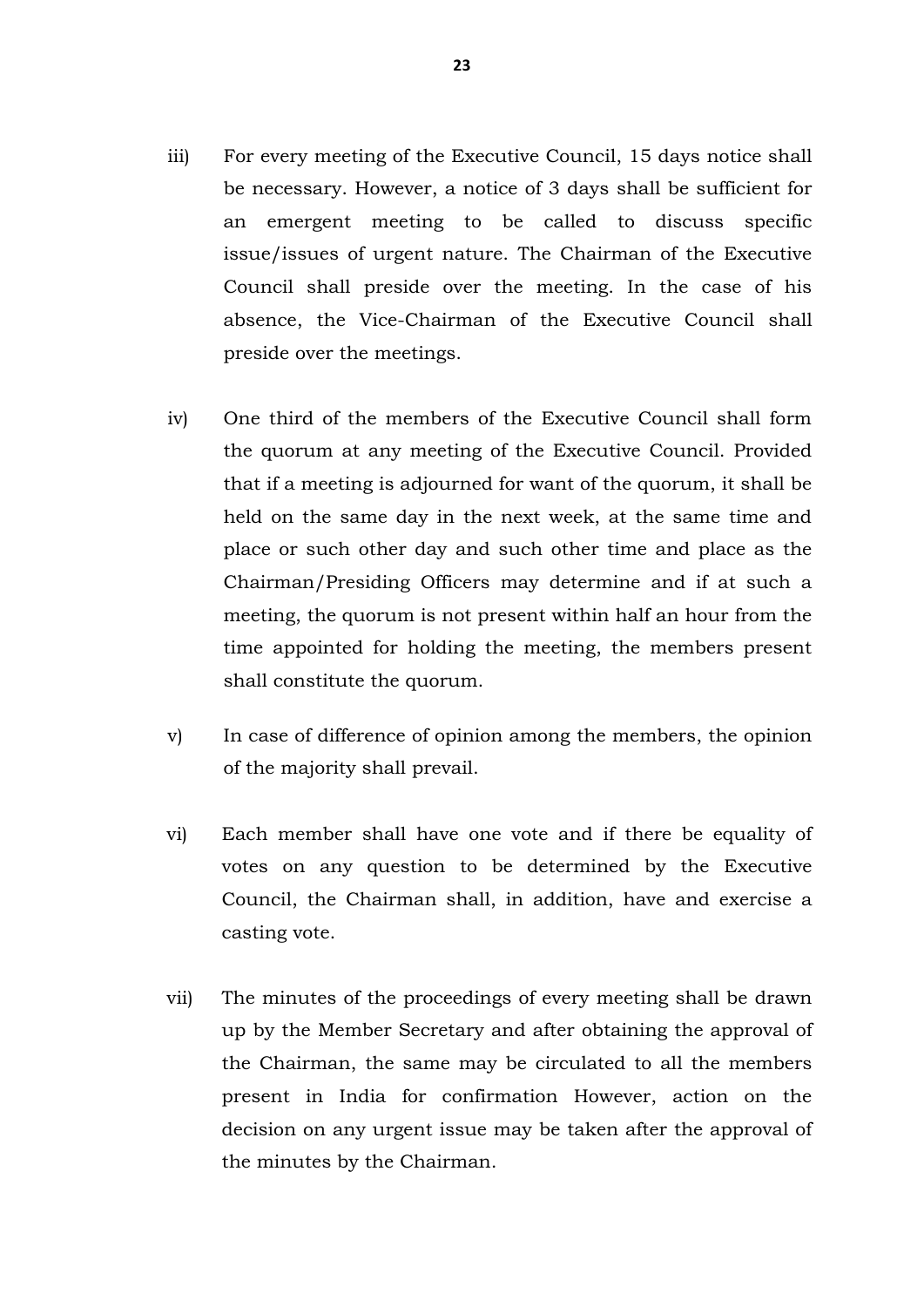- viii) Any business which may be necessary for the Executive Council to perform except such as may be placed before its meetings, may be carried out by circulation among all its members and any resolution so circulated and approved by a majority of the members signing shall be as effectual and binding as if such a resolution has been passed at a meeting of the Executive Council provided that at least 4 members of the Executive Council have recorded their views on the resolution.
- viii) Should any member of the Executive Council representing the Administration/Government be unable to attend the meeting of the Executive Council due to his absence on account of unavoidable reasons, he shall be at liberty to appoint and authorise a representative to take his place at the meeting of the Executive Council and such representative shall have all rights and privileges of a member of the Executive Council for that meeting.

#### **12. DELEGATION OF POWERS**

The Executive Council may, by a resolution, delegate to the Member Secretary or to a committee, such of its powers as it may deem fit subject to the condition that the action taken by the Member Secretary or the committee under the powers delegated to them by this rule shall be reported at the next meeting of the Executive Council.

#### **13. THE ACADEMIC COUNCIL**

i) The Academic Council shall be the academic body of the Medical College and shall, subject to the provisions of the Memorandum of Association and the Rules and Regulations, have control over and be responsible for the maintenance of standard, of education, interdepartmental coordination,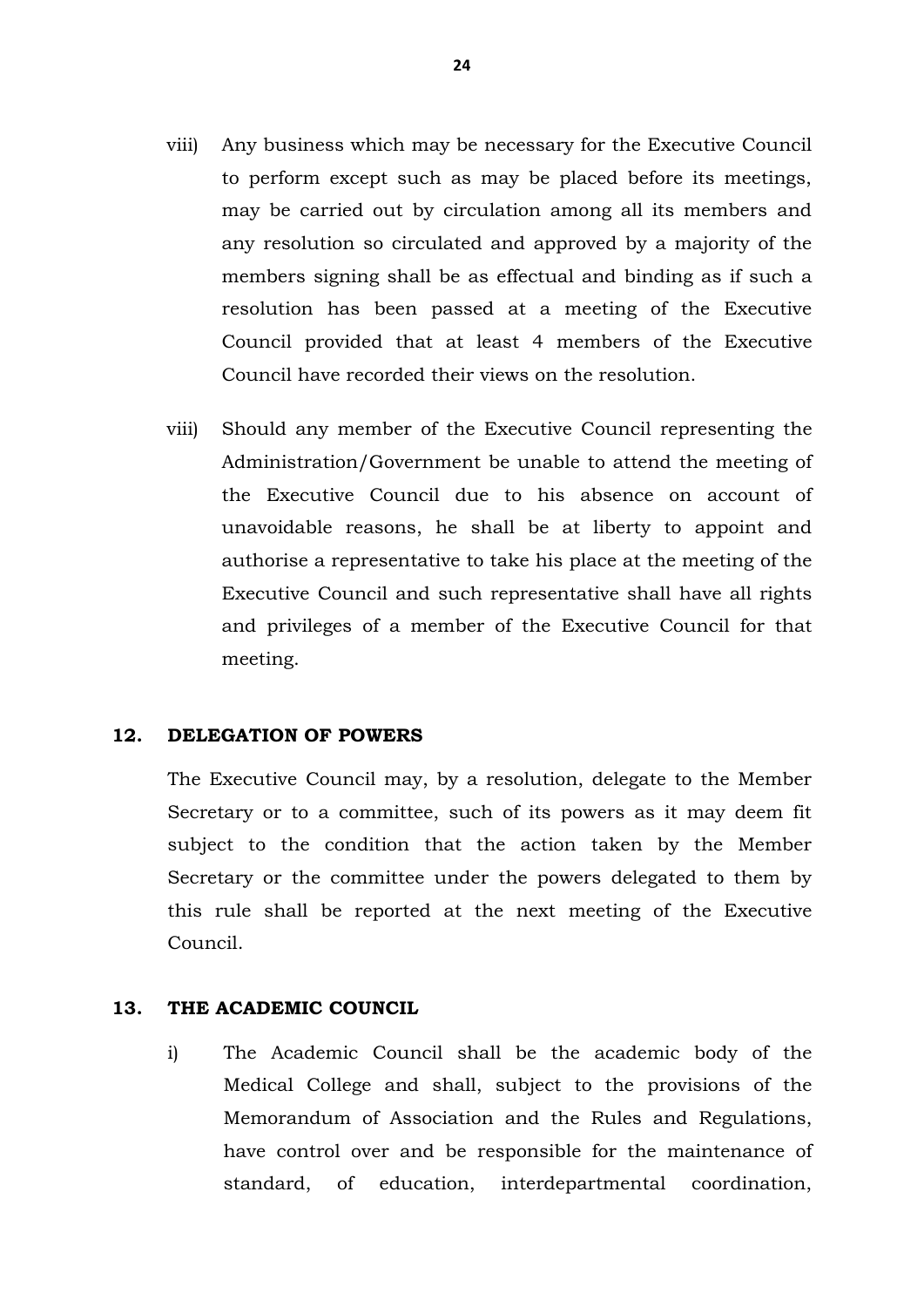research, teaching and examination within the Medical College and shall exercise such other powers and perform such other duties as may be prescribed under the Rules and Regulations of the Medical College.

- ii) The Academic Council shall consist of the following:
	- a. Director/Dean of the Medical College Chairman
	- b. Director of Health Services, A & N Administration
	- c. All Heads of Departments
	- d. All Professors
	- e. Librarian
	- f. Two representatives of students (as per bye-laws)
	- g. Representatives to be coopted by the Academic Council on the recommendations of the Director/Dean, from amongst Educationists/Medical Professionals of repute.

The Registrar shall be the Member Secretary of the Academic Council.

# **14. TENURE**

- a) The member co-opted/appointed under clause 13(ii) (g) shall hold office for a period of two years from the date of nomination/appointment.
- b) The student member under clause 13(ii) (f) shall hold the office, for a period of one year. However he shall cease to hold the office as a member of Academic Council as soon as he ceases to be a student of the Medical College.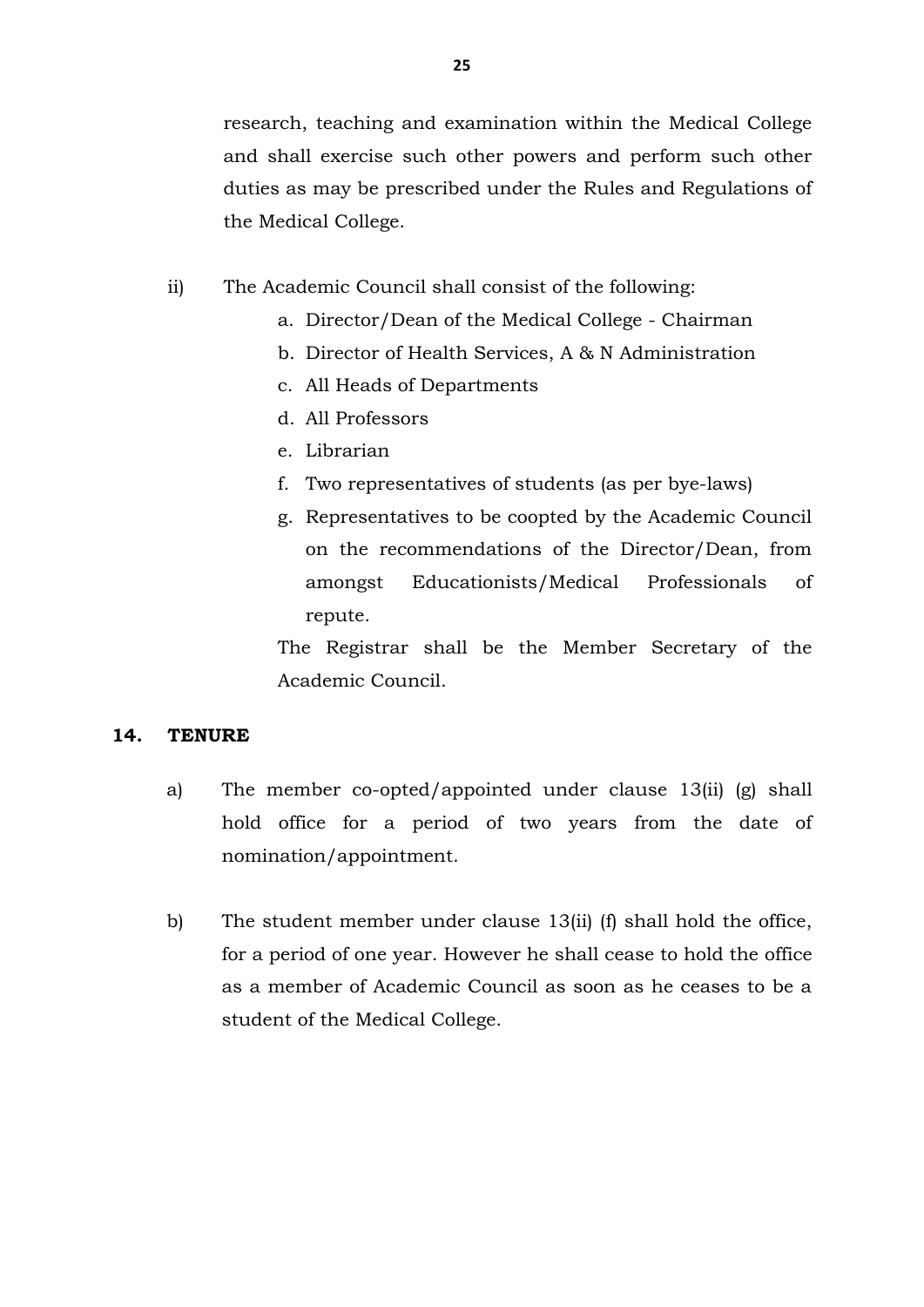#### **15. POWERS AND FUNCTION OF THE ACADEMIC COUNCIL**

- a) The Academic Council shall be the main academic body of the Medical College and subject to the provision of Memorandum of Association, and to any directives of General Body, the Executive Council and Administration/Government shall;
	- i) exercise general supervision over the academic policies of the institute and give directions regarding method of instruction amongst Departments and Centres, evaluation of research and improvements in academic standards;
	- ii) bring about inter disciplinary and inter-departmental coordination and establish or appoint Committees or Boards for taking up inter-disciplinary projects;
	- iii) consider matters of general academic interest either on its initiatives or on a reference by a department or centre or the Executive Council and take appropriate action thereon;
	- iv) frame such Rules and Regulations regarding the academic functioning of the Medical College (including discipline, residence, admission, award of fellowships and studentships, fee concessions, corporate life and the requirement of attendance in the courses as it may consider fit or necessary);
	- v) make recommendations to the Executive Council with regard to :
		- i. the creation of posts for the academic and supporting staff,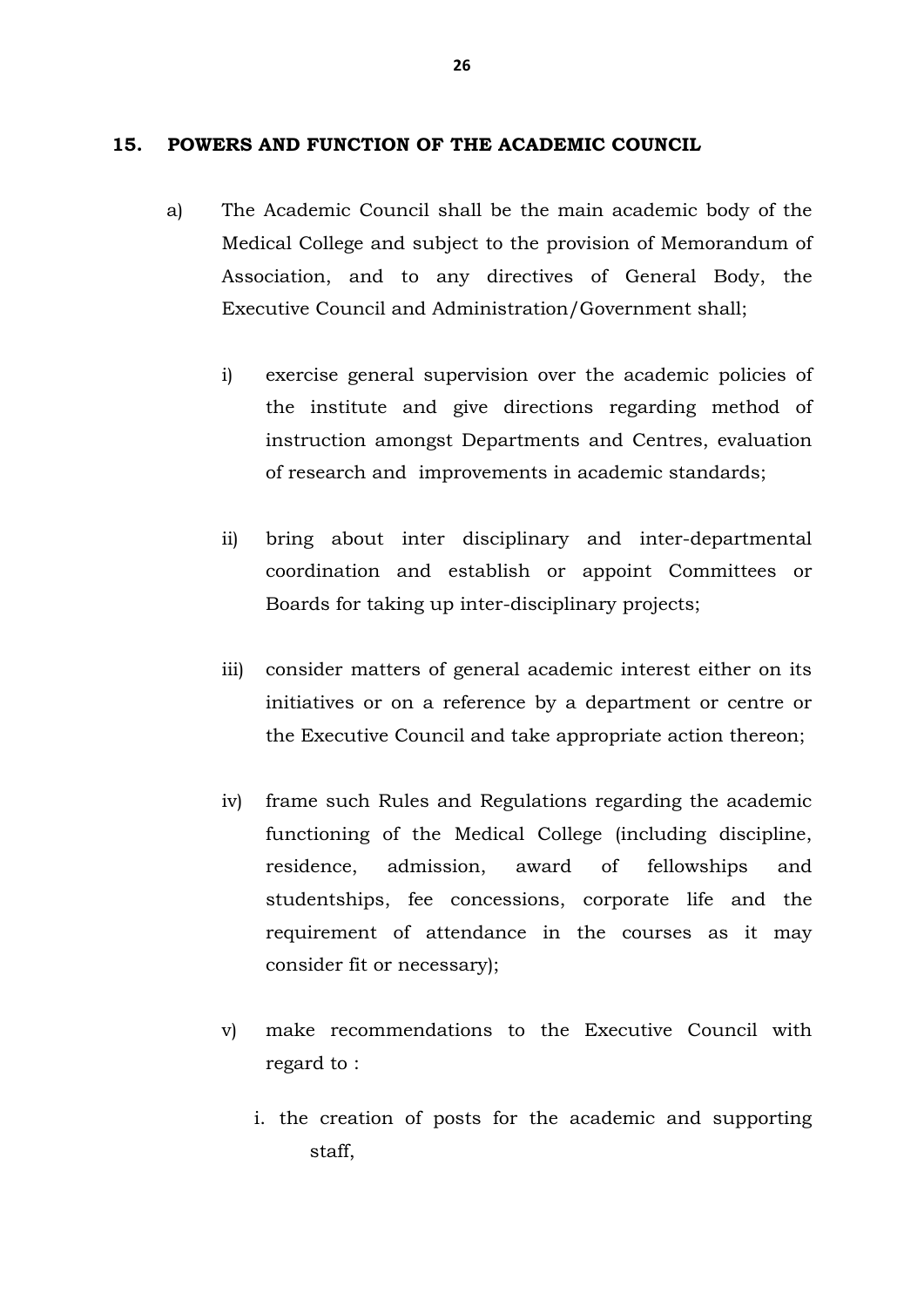- ii. emoluments and duties as well as service conditions attached to such posts,
- vi) make proposals for the establishment of Departments, institution of research and specialised studies, libraries, laboratories, museums and publications etc.;
- b) For the performance of the aforesaid functions, the Academic Council shall:
	- i) Regulate the admission of students, the organization of instruction, the examination and appraisal of students, and the conditions for the award of degrees, diplomas and certificates of the Medical College. Such provisions wherever possible would be in conformity with the statutes and ordinances of the University with which the College is affiliated, instructions/directions issued by A & N Administration and Medical Council of India;
	- ii) frame and revise the curricula and syllabi for various courses of studies, and appoint Board of Studies (or Advisory Committees) for various departments or centres. For the purpose of making recommendations in the matter, the concerned Head of Department or Centre, as the case may be, will act as Convenor of the Board of Studies or Advisory Committees as the case may be;
	- iii) make all arrangements for conducting examinations and declaring results in the manner as is deemed fit.
	- iv) make recommendations to the Executive Council regarding conferment of degrees, diplomas, certificates and other academic distinctions or titles;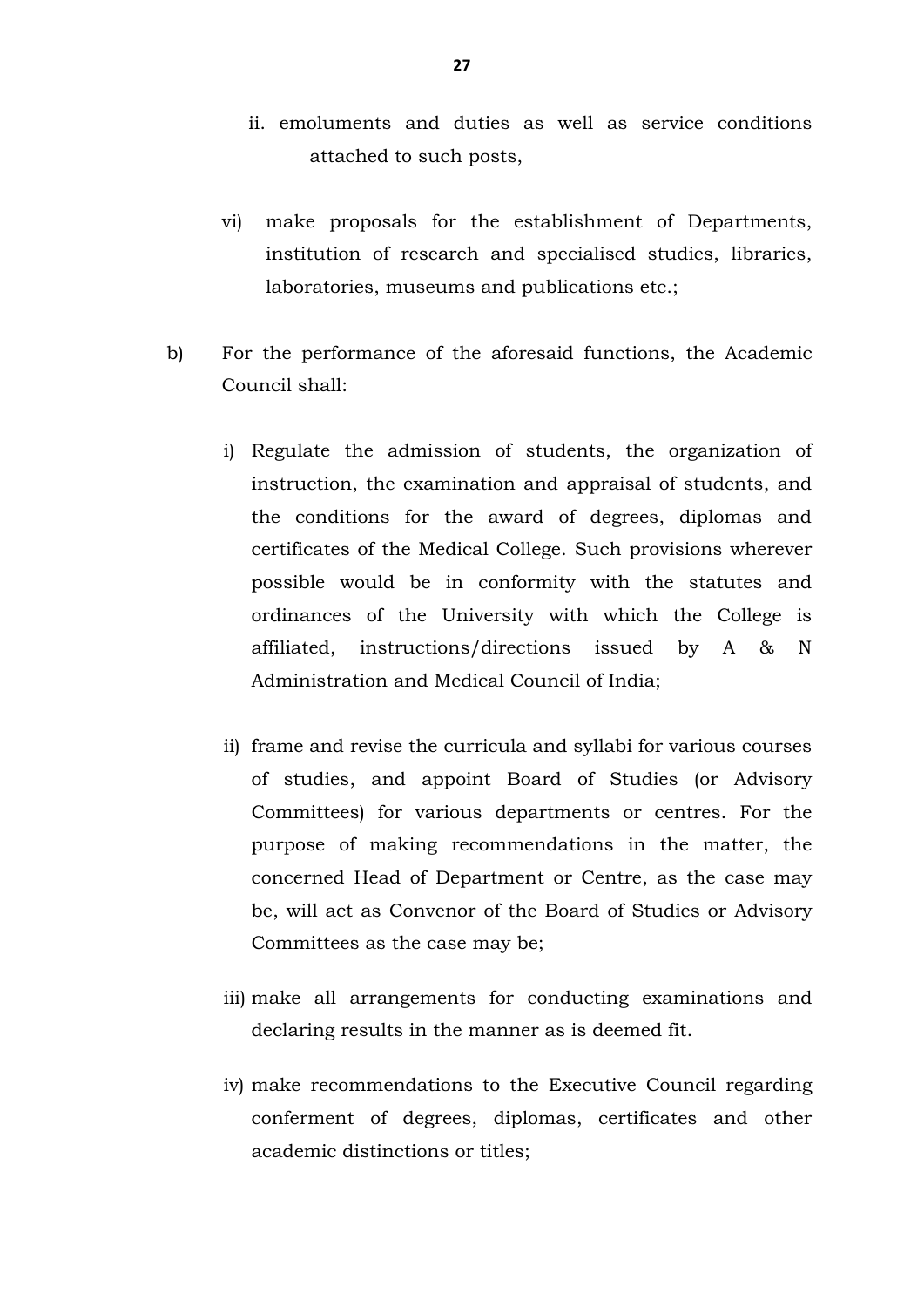- v) have the power to appoint Committees or Sub-Committees from amongst members of the Academic Council, other faculty member of the Medical College and/or experts from outside, to advise on such specific academic matters as it may refer to them;
- vi) consider the recommendations of various boards, Committees or Sub-Committees appointed by it and take such action including making recommendations to the Executive Council as circumstances may require in each case;
- vii)decide about and review the constitution and powers of various Boards, Committees and Sub-Committees appointed by it;
- viii) make periodical review of the activities of the Library and the various departments and centres of the Medical College and take appropriate action including making recommendation to the Executive Council in the matter;
- ix) provide for the inspection of the Medical College, its classes and hostels in respect of the instructions and discipline therein and submit a report thereon to the Executive Council;
- x) make arrangements for award of stipends, scholarships, medals, prizes and other academic awards on such conditions as may be attached to respective awards by appointing a Scholarship and Awards Committee for the purpose;
- xi) in all matter having financial implications, the decisions of the Academic Council shall be recommendatory and subject to approval by the Executive Council;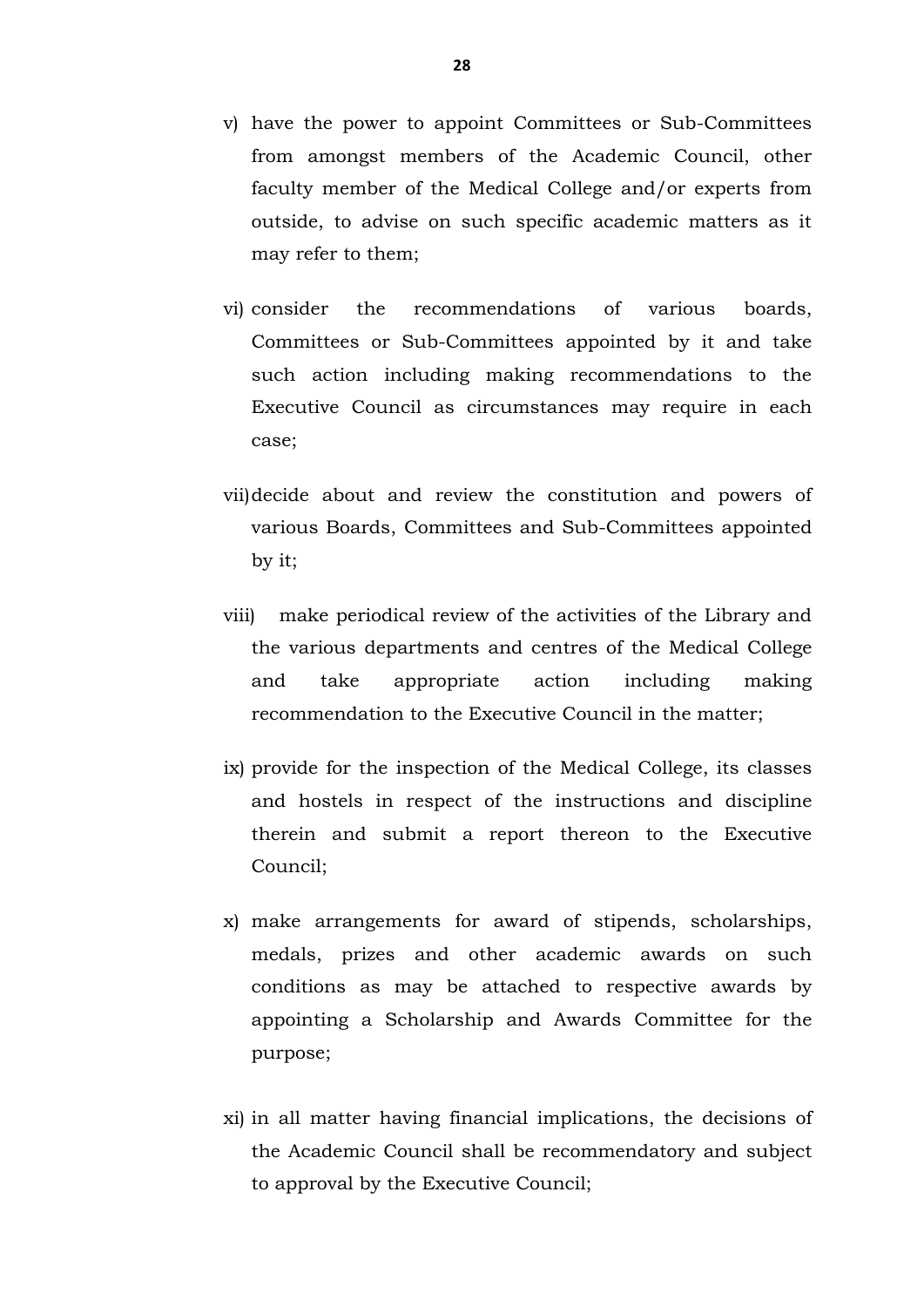#### **16. MEETINGS**

- i) 'The Academic Council shall meet as often as is necessary but not less than twice during a calendar year;
- ii) A meeting of the Academic Council shall, be convened by the Chairman of the Academic Council either on his own initiative or on a requisition signed by not less than one fourth the members of the Academic Council;
- iii) At least one week's notice shall be given for every meeting of the Academic Council. However, the Chairman may call an emergent meeting at a shorter notice to consider urgent special issue or issues;
- iv) One half of the total number of members of the Academic Council shall form the quorum for a meeting. Provided that if a meeting is adjourned for want of the quorum, it shall be held on the same day in the next week, at the same time and place, or such other day and such other time and place as the Chairman may determine and if at such a meeting, the quorum is not present within half an hour from the time appointed for holding the meeting, the members present shall constitute the quorum.
- v) Every meeting shall be presided over by the Chairman and in his absence, by the Director of Health Services, A & N Administration and in their absence by the senior most Head of Department.
- vi) In case of difference of opinion or opinions among the members, the opinion of the majority shall prevail.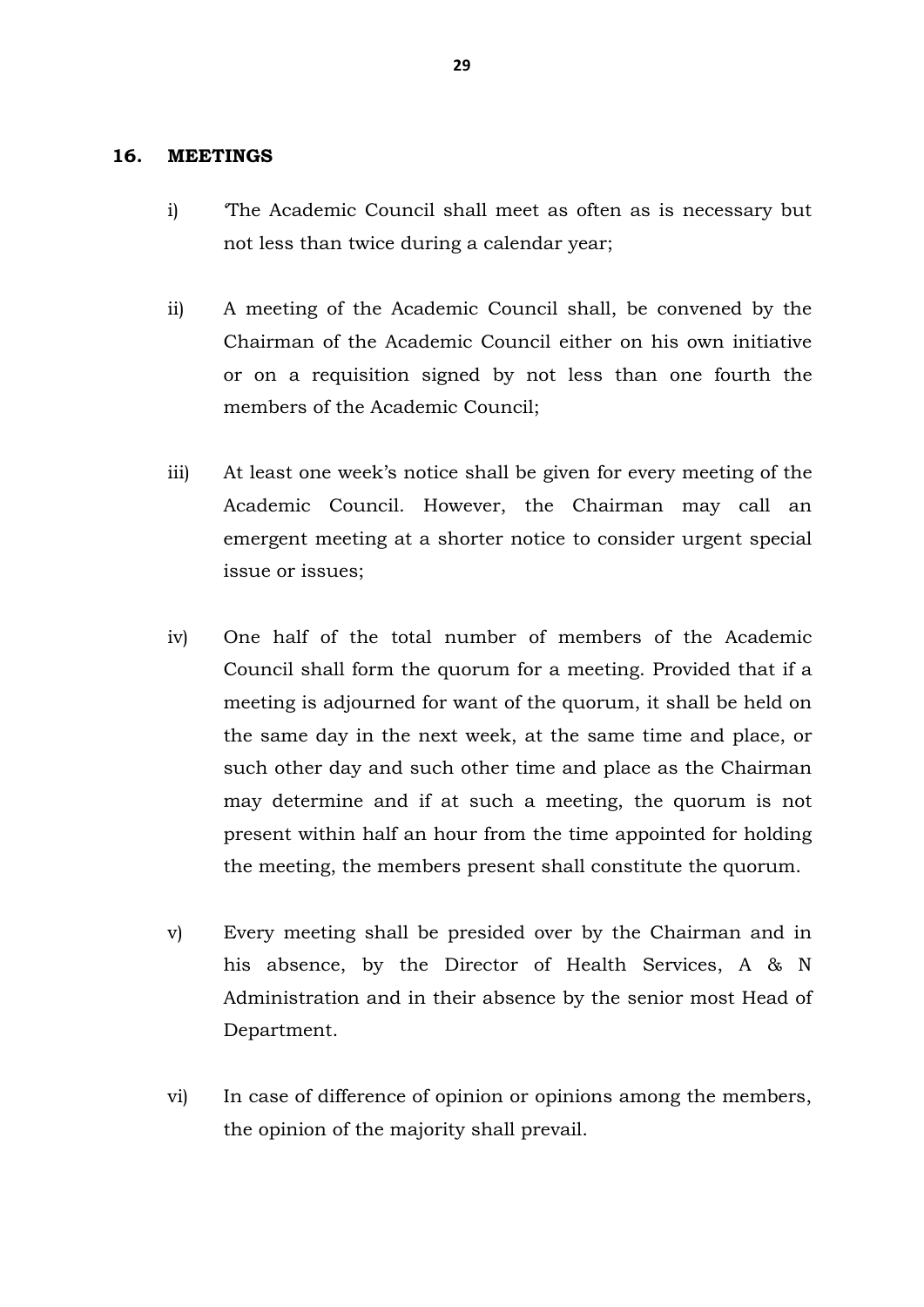- vii) Each members hall have one vote and if there shall be an equality of votes on any question to be determined by the Academic Council, the Chairman shall, in addition, have and exercise a casting vote.
- viii) The minutes of the proceedings of every meeting shall be drawn up by the Member secretary and after obtaining the approval of the Chairman, the same may be circulated to all the members of the Council present in India for confirmation. However, action on the decision on any urgent issue may be taken after the approval of the minutes by the Chairman.
- ix) After the minutes have been signed by the Chairman, they shall be open for inspection by members of the Academic Council, the Executive Council and General Body at all times during office hours.

#### **17. THE FINANCE COMMITTEE**

The Finance Committee shall consist of the following members, namely;

- i) Chairman of the Executive Council or his nominee from amongst the members of the Executive Council who shall be the Chairman of the Committee
- ii) Secretary (Health), A & N Administration
- iii) Secretary (Finance), A & N Administration
- iv) Secretary (Planning), A & N Administration
- v) Director/Dean of the Medical College
- vi) Director of Health Services, A & N Administration

The Registrar shall be the Member Secretary of the Finance Committee.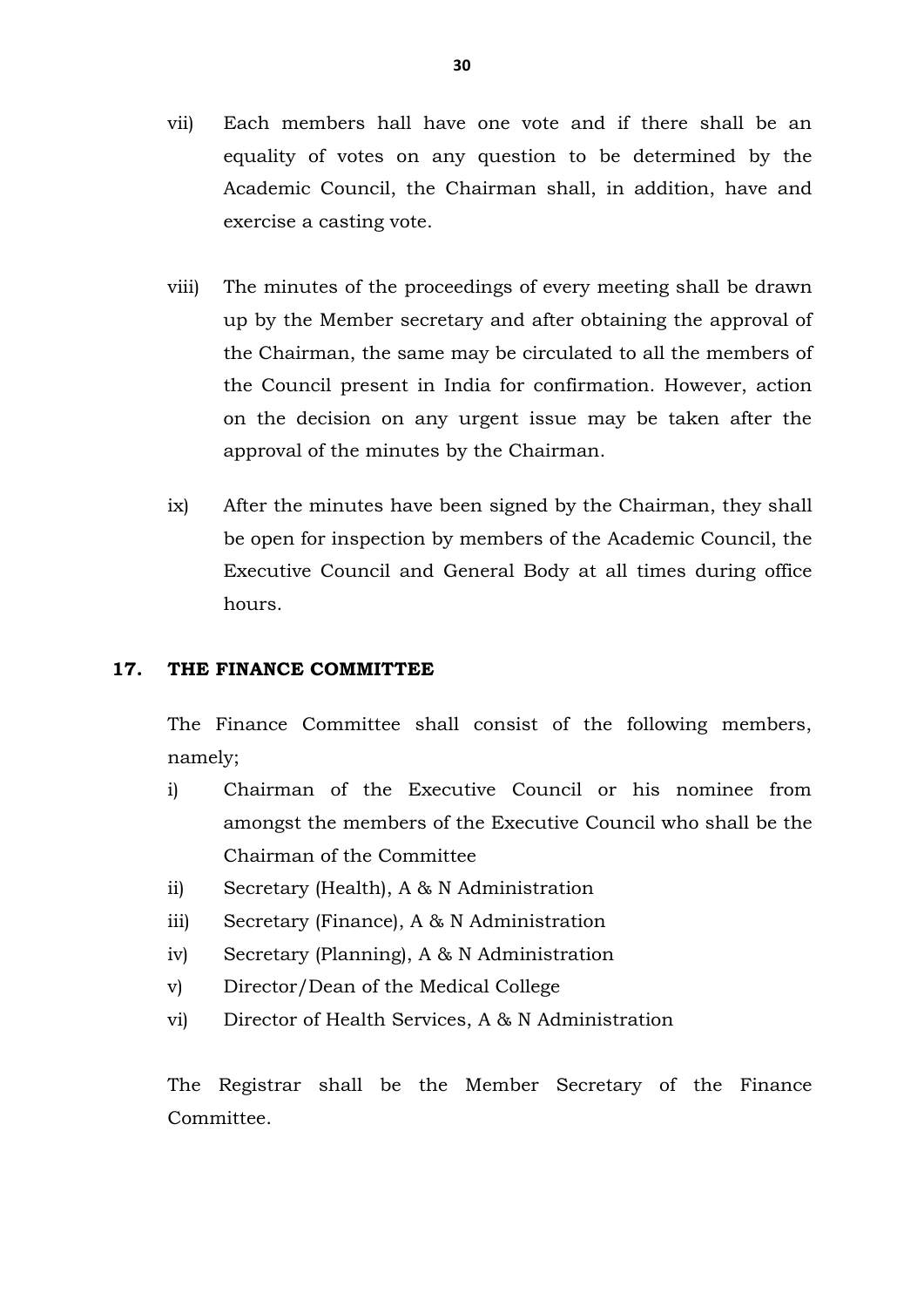# **18. POWERS AND FUNCTIONS OF THE FINANCE COMMITTEE**

The Powers and functions of the Finance Committee shall be as follows:

- a) to examine and scrutinise the annual budget of the Institute and make recommendations to the Executive Council;
- b) to consider all proposals for new expenditure in connection with the running the day to day affairs of the college and for development/expansion thereof and to make recommendations to the Executive Council;
- c) to consider the periodical statements of accounts and to review the finances of the Institute from time to time and to consider reappropriation of the statements and audit reports and to make recommendations to the Executive Council; .
- d) to give its views and to make recommendations to the Executive Council on any financial matter affecting the Institute either on its own initiative or on reference from the Executive Council.

# **19. MEETINGS**

- a) The Finance Committee shall meet at least twice year;
- b) The meeting of the Finance Committee shall he called by the Chairman of the Committee or in his absence, by the Secretary (Health), A & N Administration;
- c) For every meeting of the Finance Committee, 15 days notice shall be necessary and the Chairman, Finance Committee or in his absence the Secretary (Health), A & N Administration shall preside over the meetings of the Finance Committee.
- d) Four members of the Finance Committee shall form the quorum,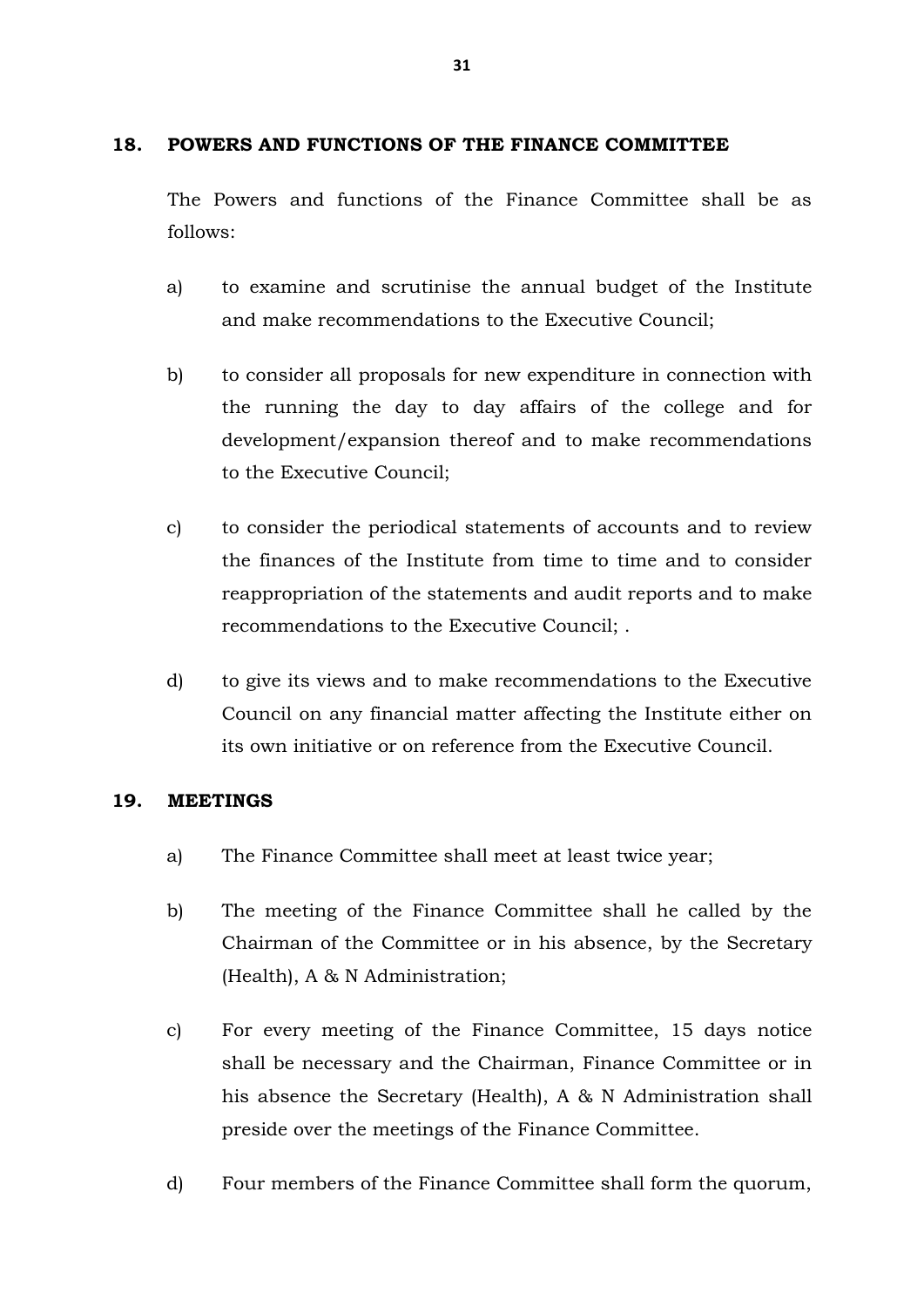#### **20. SELECTION COMMITTEES**

The following Selection Committees will make their recommendations to the Chairman, Executive Council inclusive of promotion to the posts of :-

a) Director/Dean

The Chairman, Executive Council shall form the selection committee in consultation with the President of the General Body.

- b) Professors/Assistant Professors/Readers/Lecturers or equivalents.
	- i) Chairman of the Executive Council or his nominee from amongst the members the Executive Council - Chairman
	- ii) Director/Dean
	- iii)Director of Health Services, A & N Administration
	- iv) One nominee of Govt of India
	- v) Three experts connected with the discipline from the panel of experts approved by the Executive Council
	- vi) One nominee of the Medical Council of India
	- vii) Head of the Department (if he is a Professor)

The Selection Committees for other posts shall be constituted by Executive Council. The Director/Dean shall be Chairman of the selection committees for all other posts upto Group B. The nominee of the Director/Dean shall be Chairman of the selection committees for Group C and B posts. The Director shall be the appointing authority for Group B and C posts.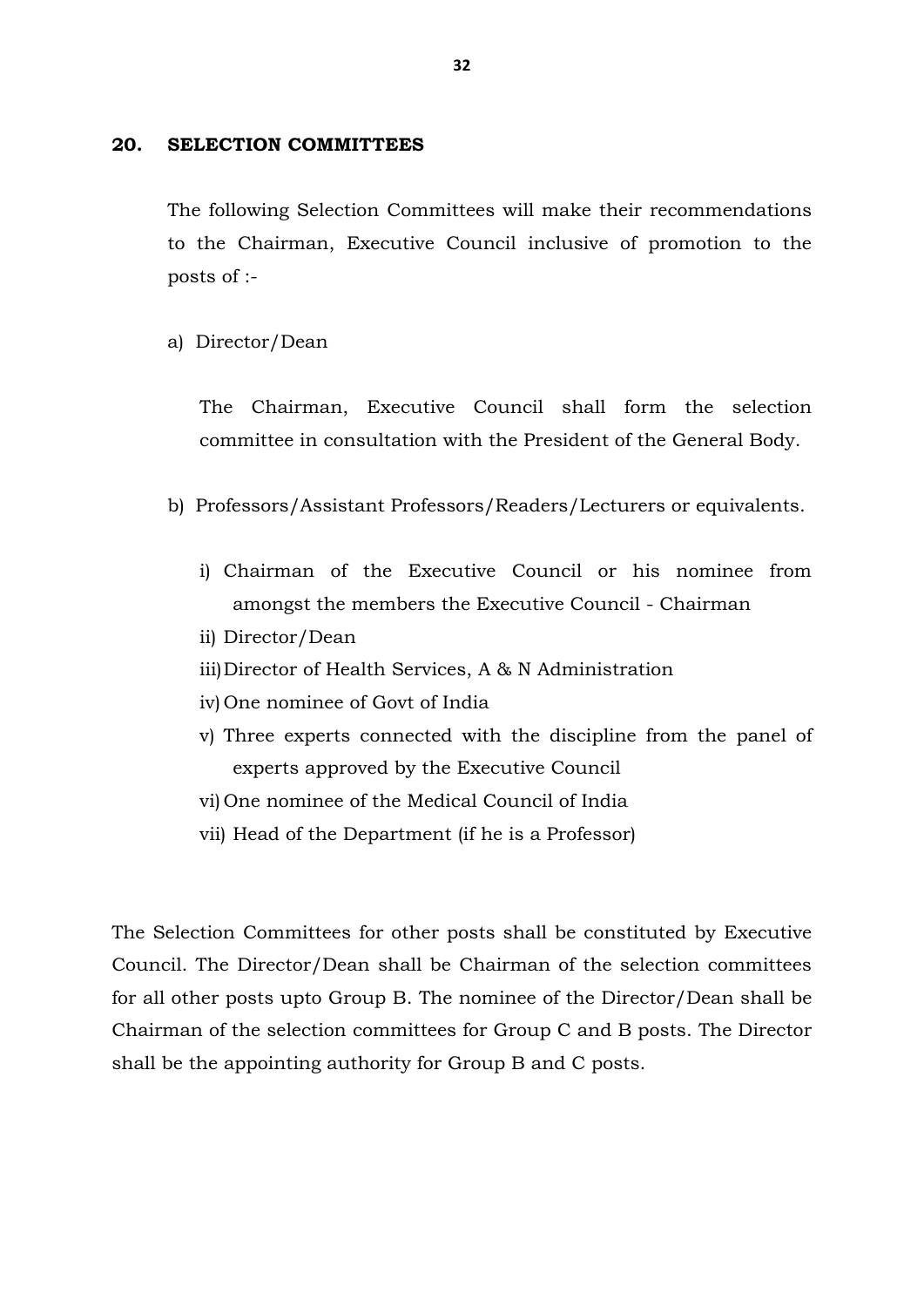#### **21. OTHER COMMITTEES**

Such Committees may be appointed by the President, General Body or the Executive Council as are necessary for discharging any or more of their functions in accordance with their term of reference,

#### **22. OFFICERS OF THE INSTITUTE:**

The following shall be the officers of the Institute, viz,

- a) President General Body
- b) Chairman Executive Council
- c) Director/Dean
- d) Registrar
- a) President General Body
	- i) The President shall have the right to cause an inspection to be made by such person or persons as he may direct of the Institute, its buildings, laboratories and equipment and also of the examinations, teaching and other work conducted or done by the Institute and to cause an inquiry to be made in like manner in respect of any matter connected with the Institute.
	- ii) The President shall in every case give notice to the Medical College of his intention to cause an inspection or inquiry to be made, and the Medical College shall he entitled to appoint a representative who shall have the right to be present and be heard at such inspection or inquiry.
	- iii) The President may address the Chairman, Executive Council and/or Director/Dean with reference to the result of such inspection and inquiry, and Chairman, Executive Council and/or Director/Dean shall communicate to the Executive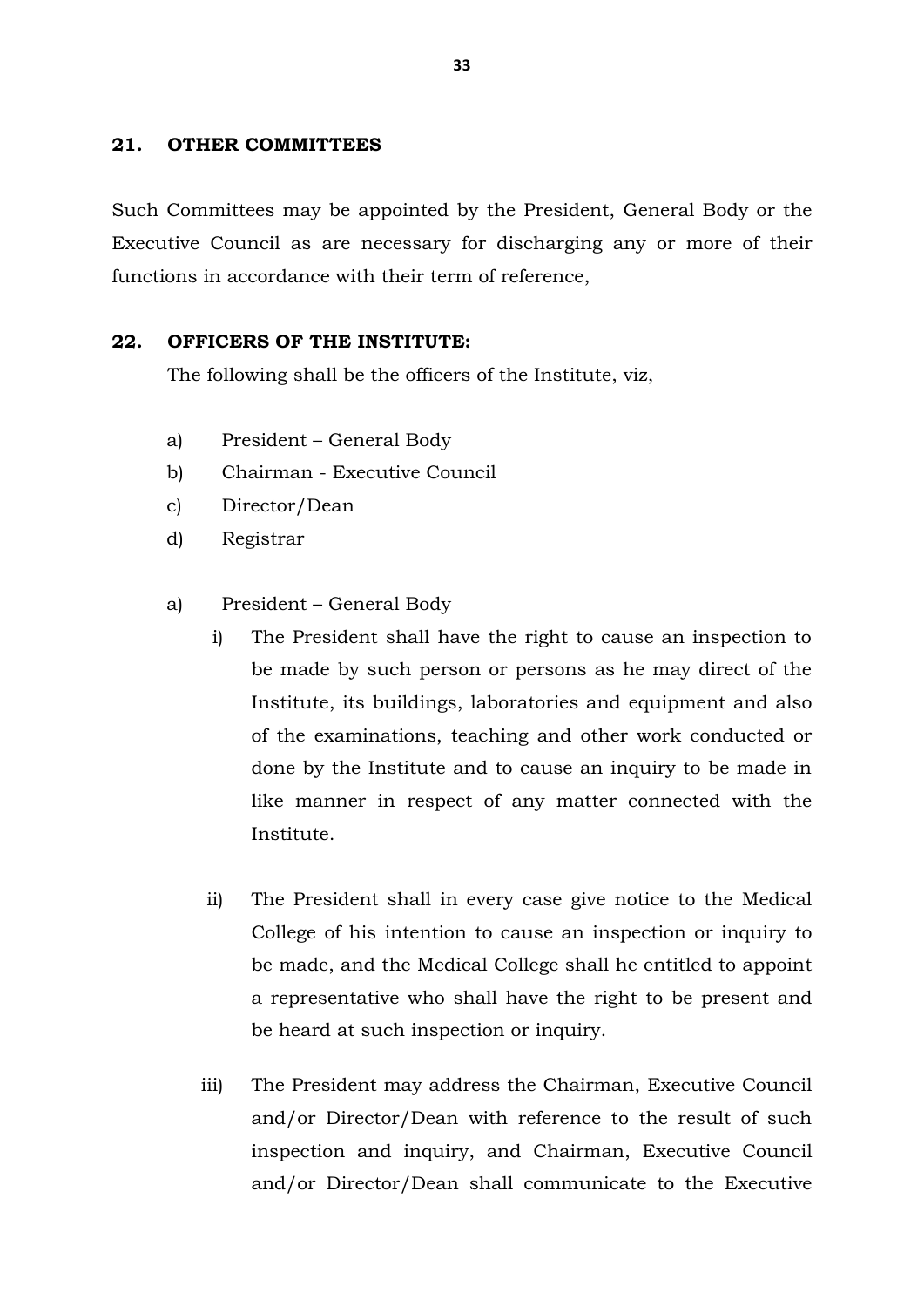Council the views of the President with such advice as the President may offer upon the action to he taken thereon.

- iv) The Executive Council shall communicate through the Chairman, Executive Council and/or Director/Dean to the president such action, if any, as it is proposed to take or has been taken upon the result of such inspection or inquiry.
- v) Where the Executive Council does not, within a reasonable time, take action to the satisfaction of the President, the President may, after considering any explanation furnished or representation made by the Executive Council issue such directions as he may think fit and the Executive Council shall be bound to comply with such direction.
- vi) Without prejudice to the foregoing provisions of this Section the President may by order in writing annul any proceeding of the Medical College which is not in, conformity with Rules and Regulations of the Medical College.
- vii) Provided that before making any such order he shall call upon the Medical College to show cause why such an order should not be made and, if any cause is shown within a reasonable time, shall consider the same and pass order accordingly.
- b) Chairman Executive Council
	- i) The Chairman shall have the power to send the member of staff for training or a course of instruction or seminar/conference in/outside India subject to such terms and conditions as may be laid down by the Executive Council from time to time.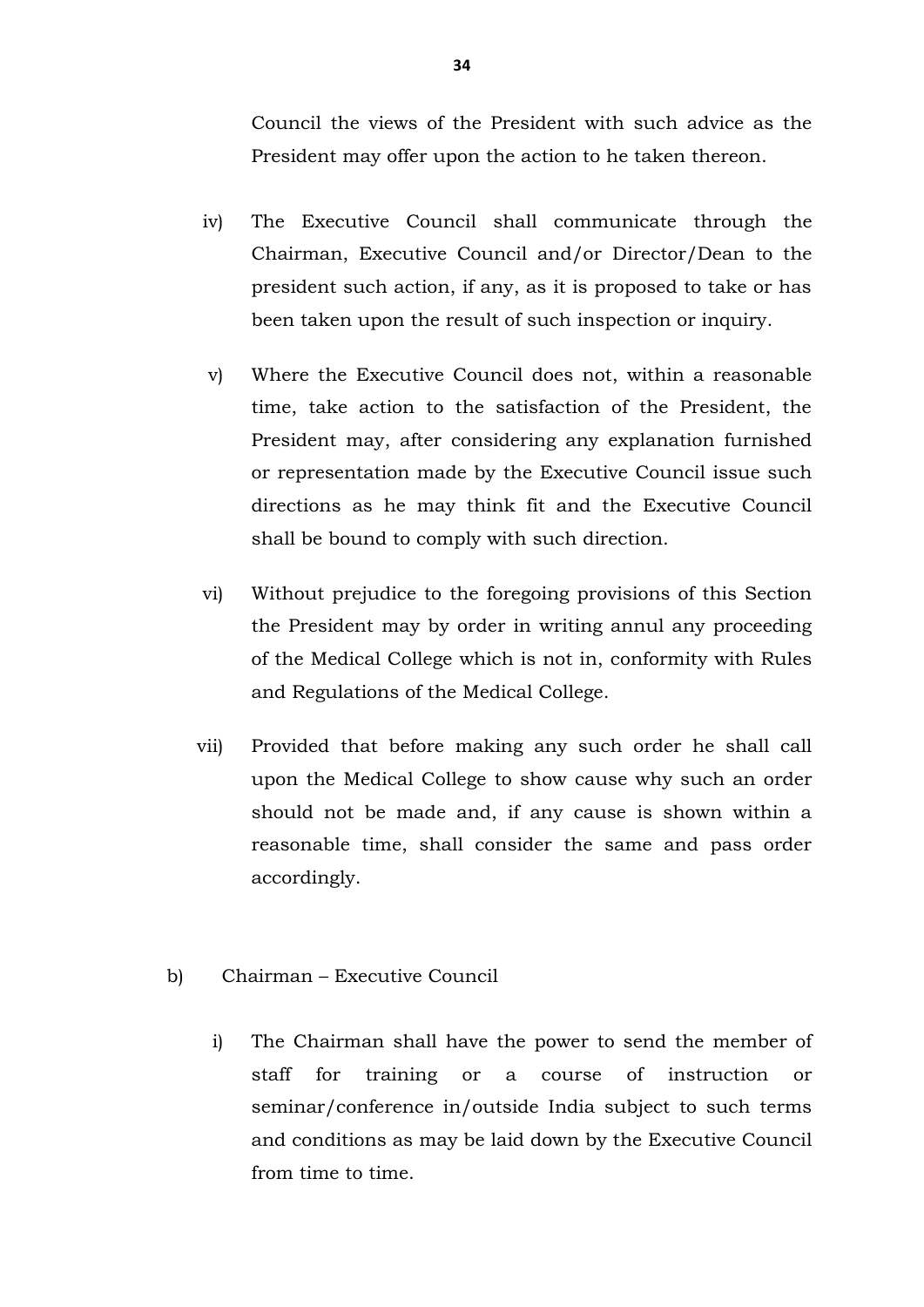- ii) In emergent cases, the Chairman may exercise all the powers of the Executive Council and inform the Executive Council of the action taken by him in this regard and seek approval in the next meeting.
- c) Director/Dean
	- i) The Director shall be the principal academic and executive officer of the Medical College and shall be responsible for the proper administration of the Medical College and for imparting instruction and maintenance of discipline therein. All other staff of the Medical College shall be subordinate to him.
	- ii) It shall also be the duty of the Director/Dean :
		- a. to discuss expenditure in accordance with the delegation of powers subject to the overall supervision of the Executive Council to see that all money is spent far the purpose for which it is sanctioned or allotted.
		- b. to sign all contracts and assurances of property on behalf of the Medical College after the same have been approved by the Executive Council.
		- c. to exercise such other powers as maybe assigned to him by the Executive Council or the General Body.
	- iii) The Director shall have power to re-delegate his powers to any of his subordinates with the approval of the Executive Council or its Chairman as the case may be.
	- iv) In the event of the posts of the Director/Dean remaining vacant for any reason, it shall be open to the Executive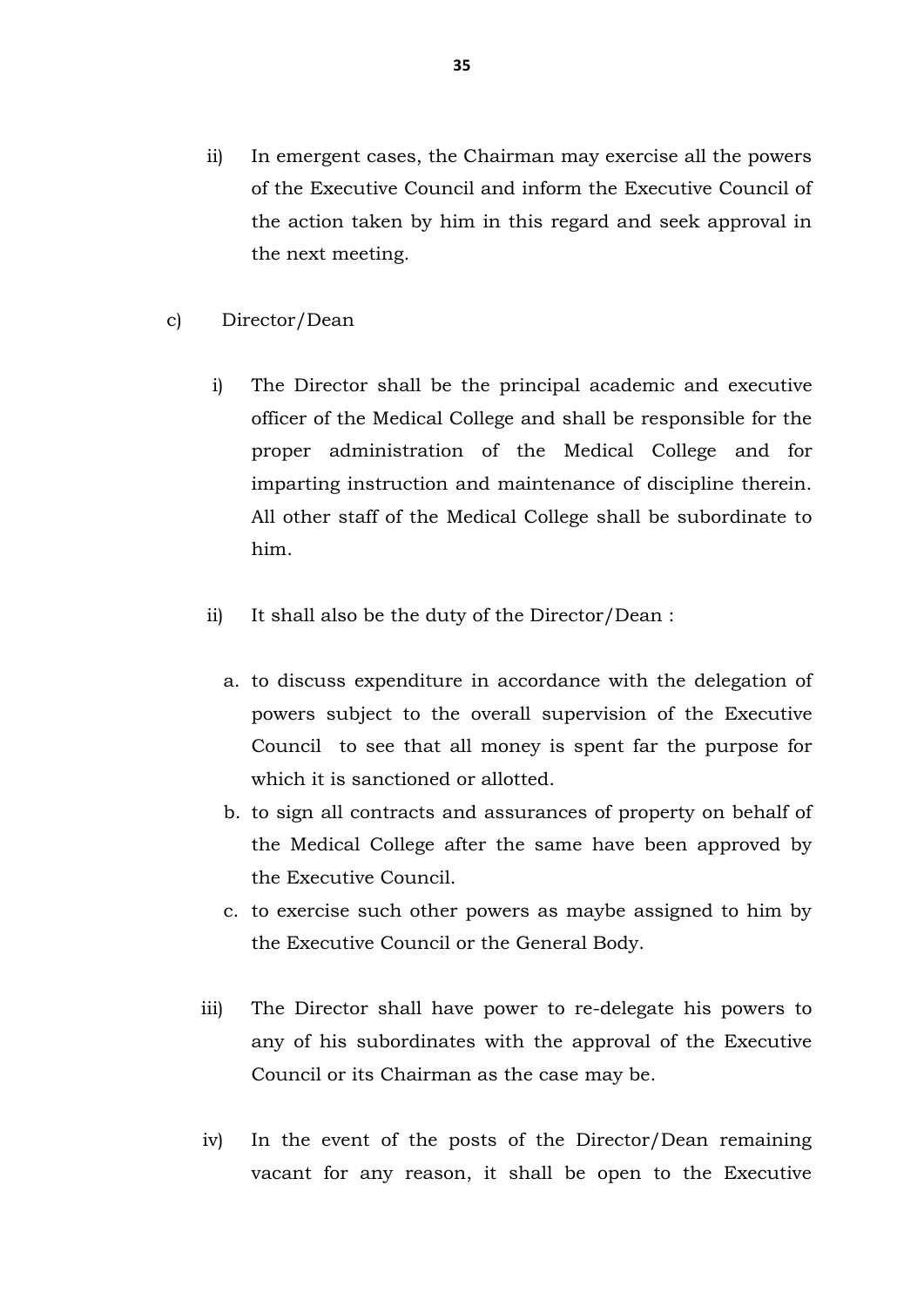Committee to authorise a senior Professor in the service of the Medical College to exercise such powers, functions and duties of the Director/Dean as the Executive Council may deem fit.

- v) The Director/Dean shall have the Power of the Head of a Department for purposes of rules in the Accounts' code, the Fundamental and Supplementary Rules and other Rules of the Govt. in so far as they are applicable or may be made applicable to the conduct of the business of the Institute, subject to the additional power that may be delegated by the Executive Council from time to time.
- vi) Subject to the budget provisions made for the specific purpose, the Director/Dean shall have the power to incur expenditure in accordance with the procedures as may be laid down by the Executive Council from time to time, and in accordance with the Power of the Head of the Department as mentioned in Rule22(v) above.
- vii) The Director/Dean shall have the power to reappropriate funds with respect to different items constituting the recurring budget up to a limit of Rs.10,000 for each item provided that such reappropriation will not involve any liability in future years. Every such reappropriation shall, as soon as possible, be reported to the Executive Council.
- viii) The Director/Dean shall have the power to write off irrecoverable losses up to Rs.10,000 and of irrecoverable value of stores lost or rendered unserviceable due to fair wear and tear according to the powers of the Head of Department and subject to such stipulations as may be laid down by the Executive Committee from time to time.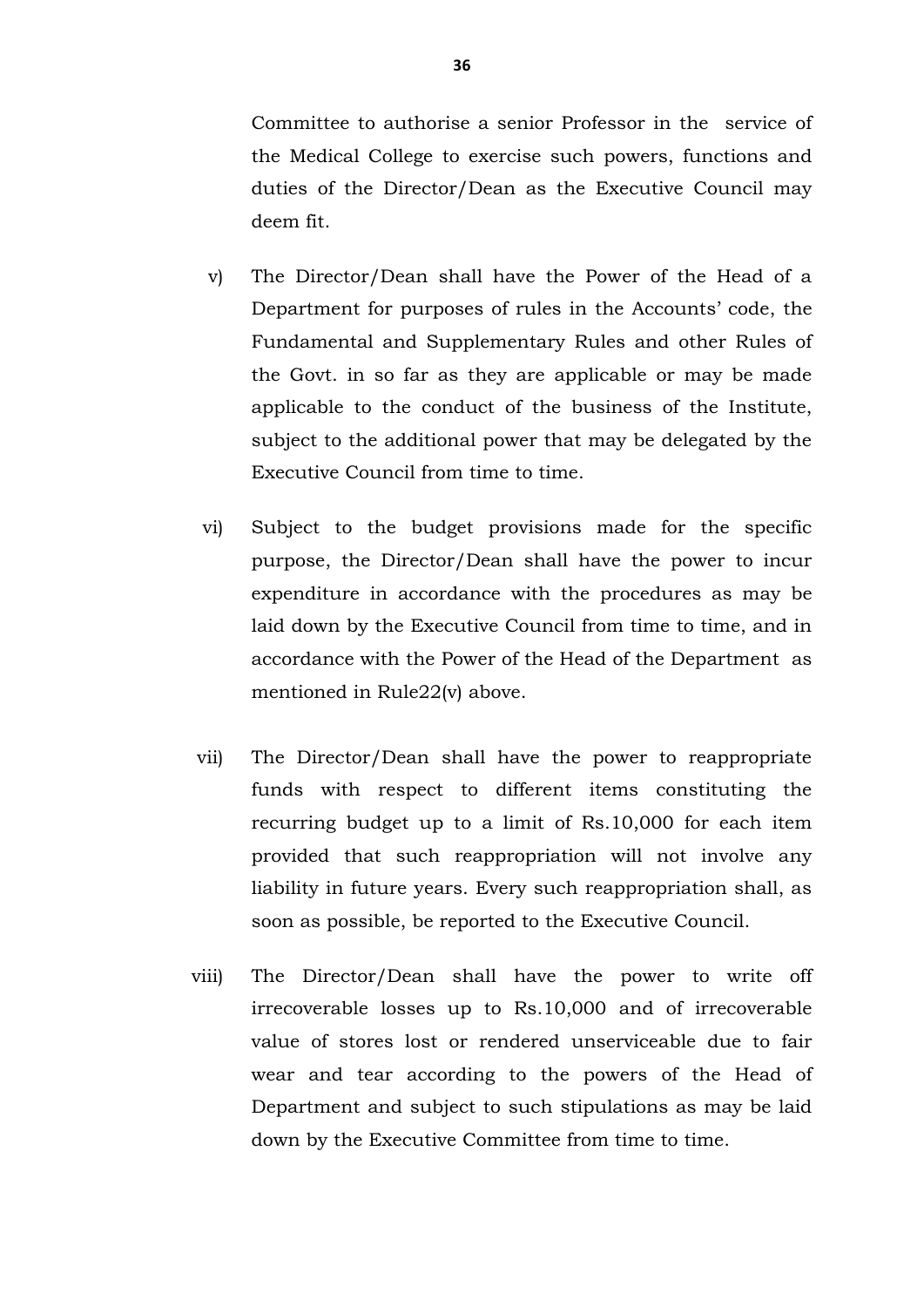- ix) The Director/Dean shall have the power to employ technicians and workmen paid from contingencies involving emoluments not exceeding the approved rates of the Govt. on the daily wage basis.
- x) The Director/Dean shall have the power to send members of the staff for training or for a course instruction inside India and pay the registration fee and sanction expenditure on journeys of all staff.
- xi) The Director/Dean shall have the power to sanction remission or reduction of rents for buildings rendered wholly or partially unsuitable.
- xii) The Director/Dean shall have the power to sanction temporary allocation of any building for any purpose other than that for which it was constructed.
- xiii) In exceptional cases, subject to availability of funds the Director shall have the power to create temporary posts of not more than two years duration on approved scales of pay under report to the Executive Council that no such post of which the Director/Dean is not the appointing authority, shall be so created. Further, continuance of the posts shall he subject to approval of Executive Council.
- xiv) The Director/Dean may, at his discretion, constitute such Committees as he may consider appropriate.
- xv) In emergent cases the Director/Dean may exercise all the powers of the Academic Council and inform the Academic Council of action taken for its approval in the next meeting.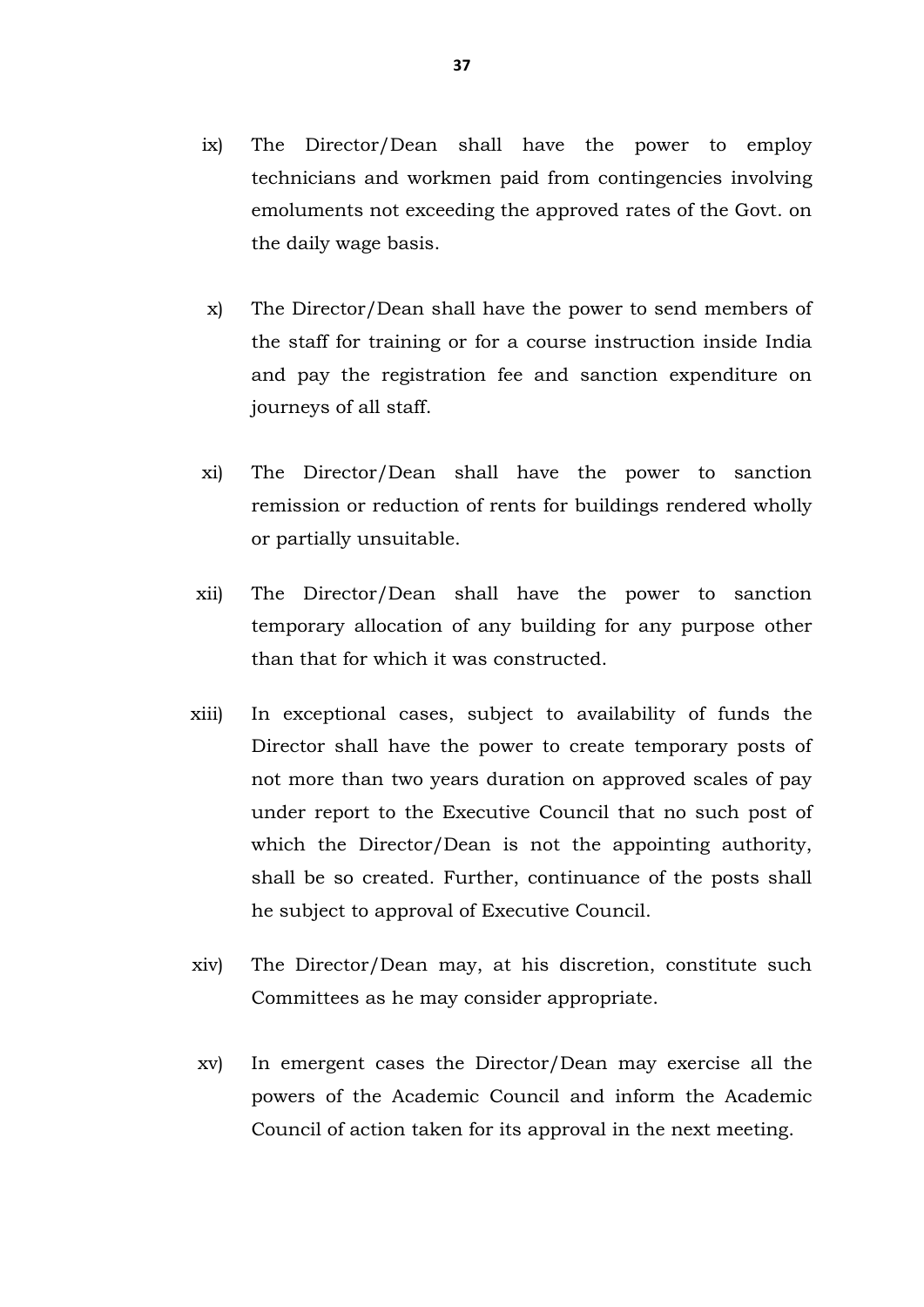- d) Registrar
	- i) The Registrar shall be a whole time officer of the Medical College.
	- ii) The Registrar shall be appointed by the Executive Council on the recommendation of the Selection Committee comprising of the following members:
		- a. Director/Dean Chairman
		- b. Director of Health Services, A & N Administration
		- c. One nominee of the Government of India
		- d. One Expert appointed by the Executive Council who is not an employee of the Medical College.
	- iii) The Registrar shall be the Member Secretary of the Academic Council and the Finance Committee. He may be required to be Member Secretary of any other Committee which may be set up by the President, General Body or the Chairman, Executive Council or the Director/Dean, but he shall not be deemed to be a member of any of those authorities.
	- iv) It shall be the duty of the Registrar :
		- a. to act as the custodian of record, the funds of the Medical College and such other property of the Medical College as the Executive Council may commit to his charge;
		- b. to conduct the official correspondence on behalf of the authorities of the Medical College;
		- c. to issue all notices for convening the meetings of different councils/committees/authorities of the Institute for which he is the Member Secretary and to keep the minutes of all such meetings.
		- d. to maintain accounts of the Institute;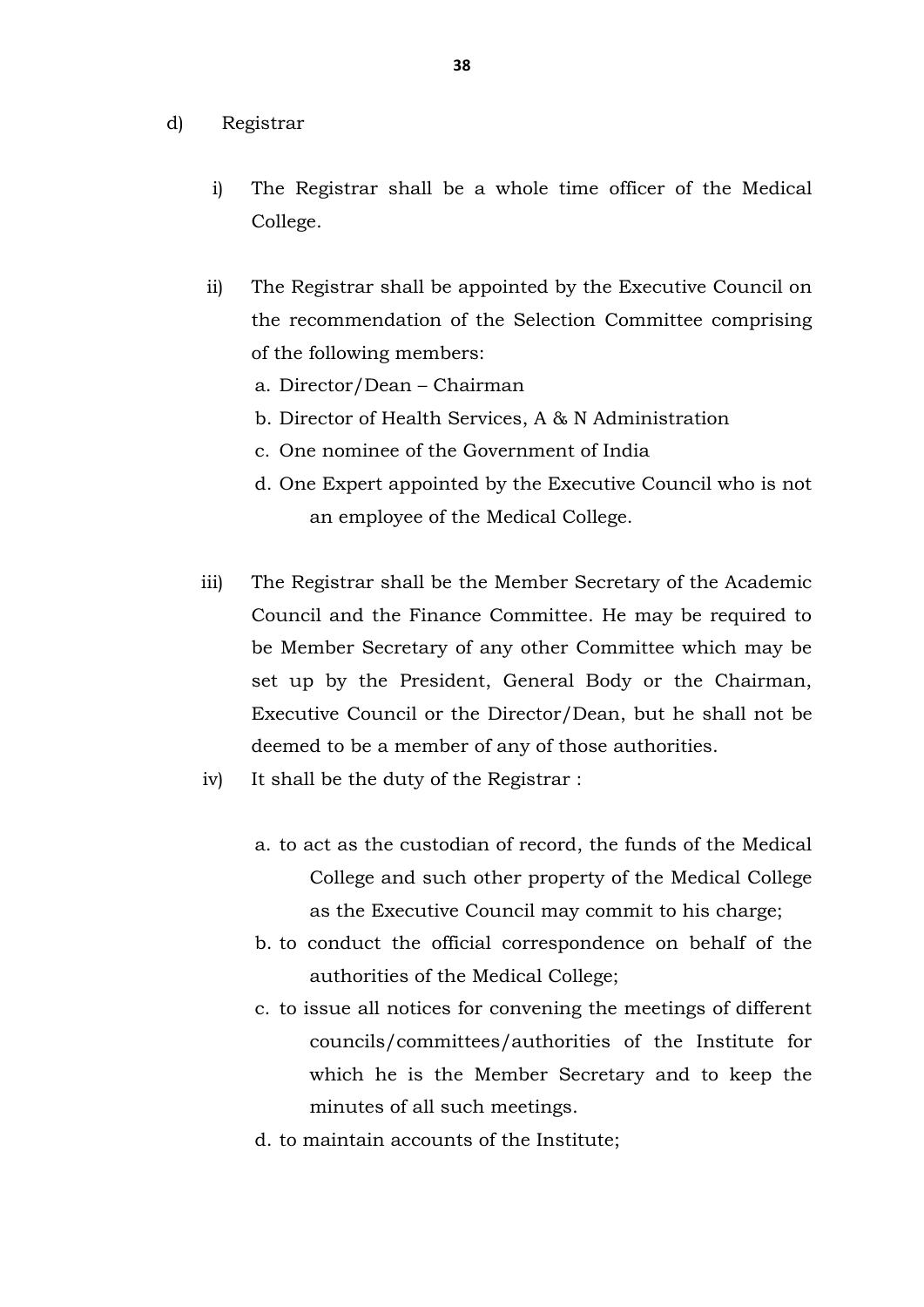- e. subject to the control of the Director/Dean to manage the property and investments of the institute and be responsible for the preparation of the annual estimates and statement of accounts and for their presentation to the General Body and the Executive Council;
- f. to register all deeds on behalf of the Institute before the appropriate registering authorities, to admit execution thereof and to do all other acts necessary for the due registration of any such deed;
- v) The receipt of the Registrar or the person duly authorised in this behalf by the Executive Council for any money paid to the Institute shall be sufficient discharge for the same.
- vi) The Registrar shall perform such other duties and exercise such other powers as may be assigned to him by the General Body/Executive Council or the Director/Dean.
- vii) In the event of the post of Registrar remaining vacant for any reason, it shall be open to the Director/Dean to authorise any officer in service of the Medical College to exercise such powers, functions and duties of the Registrar as the Director/Dean may deem fit.

# **23. MISCELLANEOUS**

- a) The Medical College shall prepare and maintain accounts and other relevant records and shall prepare annual statement of accounts including the balance sheet and income and expenditure account in such form and manner as may be prescribed by the Administration in consultation with the Audit Officer.
- b) The accounts of the Medical College including balance sheet and income and expenditure account shall be audited annually by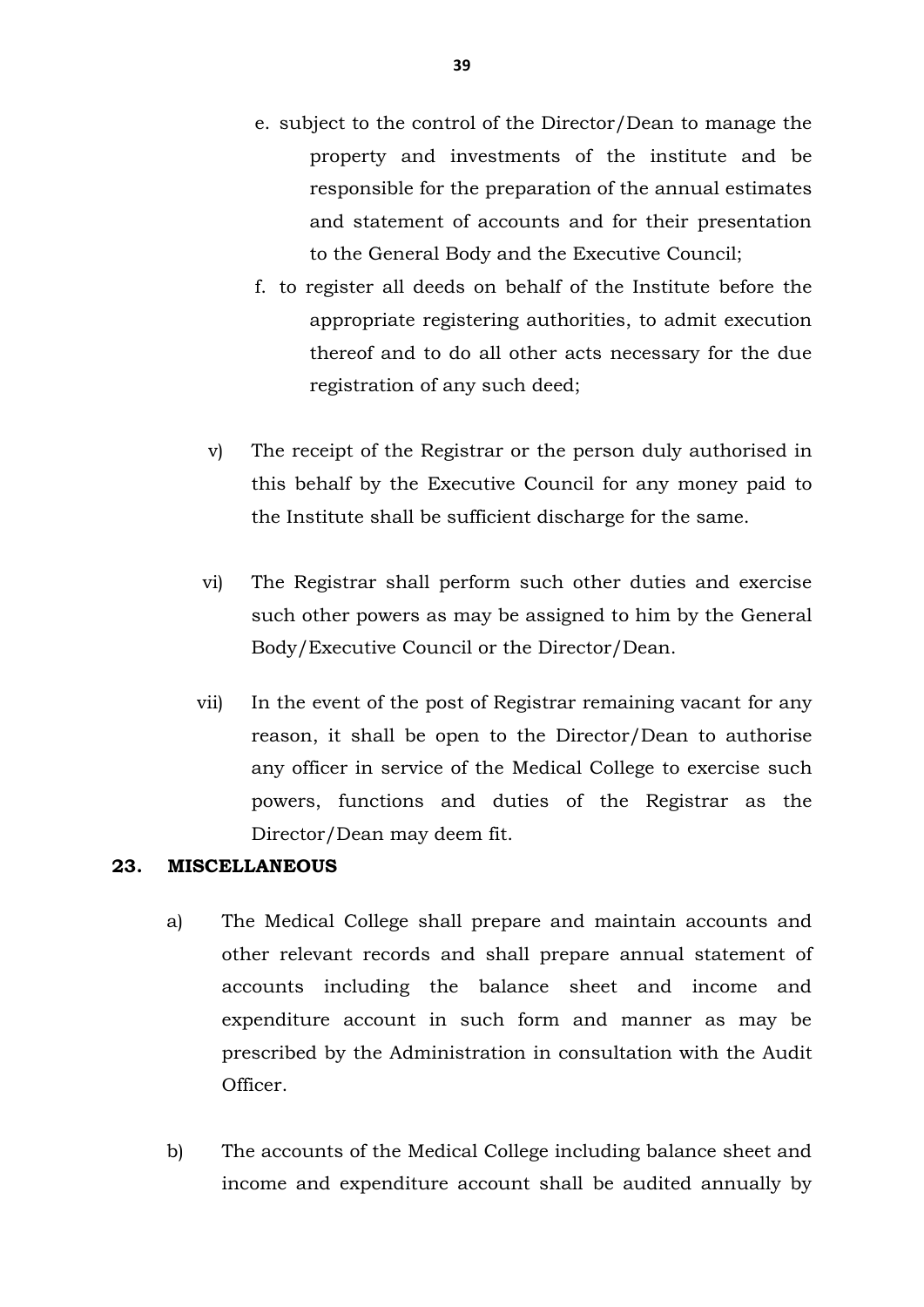such person or persons as may be appointed/engaged by the Executive Council and all costs and expenses incurred in connection therewith, shall be payable by the Medical College.

- c) The Auditors shall have the right to demand the production of books, accounts, vouchers and other connected papers.
- d) The reports of audit shall be communicated by the Auditors to the Medical College which shall forward a certified true copy of the Audit Report along with the certified accounts and its observations, duly approved by the Executive Council to the Government.
- e) The Institute shall forward to the Government, the budget estimates, duly approved by the Executive Council for every financial year by such date as may be fixed by the Administration in this behalf.
- f) The Medical College shall maintain proper accounts and shall submit annually, within six months of the close of the previous financial year to the Administration, a report on the working of the Medical College in the year to which it relates together with an audited statement of accounts showing the receipts and expenditure.
- g) The Medical College shall be open to persons of either sex, and of whatever race, creed, caste or class, and no test or condition shall be imposed as to religious belief or profession in admitting or appointing members, students, faculty, workers or in any other connection whatsoever except for the guidelines of the Govt.
- h) For the purpose of section 6 of the Societies Registration Act, 1860 the person in whose name the Medical College may sue or be sued shall be the Registrar of the Medical College.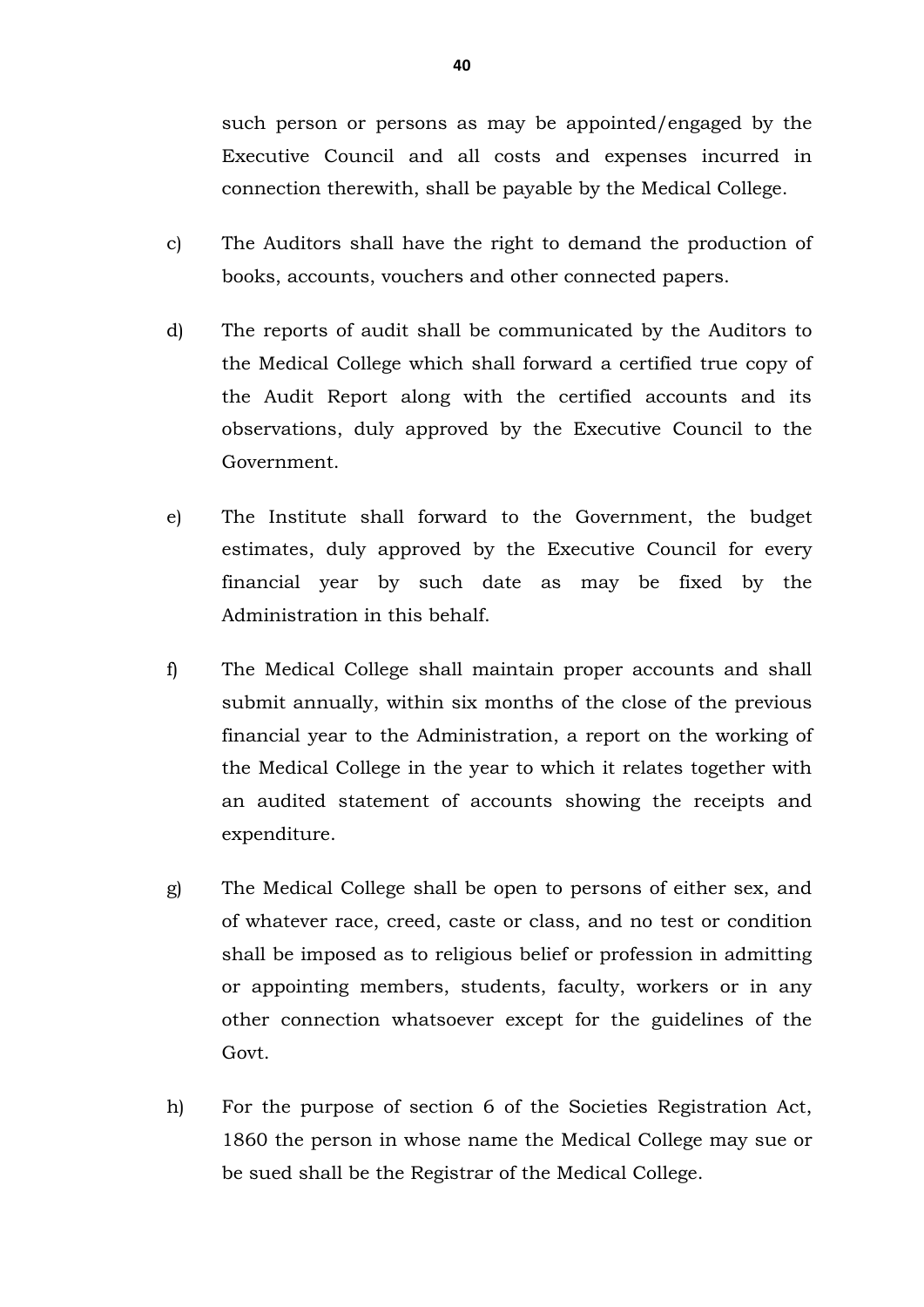- i) The members of the General Body or any other Council/Committee duly constituted by the Medical College shall not be entitled to any remuneration from the Medical College, but non official members will be reimbursed by the Medical College, their travelling allowance and daily allowance in respect of the journeys undertaken to attend the meetings of the Committees or in connection with business of the Medical College, as may be provided in the bye-laws to be made in this behalf by the Executive Council as the case may be. For this purpose the employees of the Government undertakings shall be treated as non official members
- j) No benefaction shall be accepted by the Medical College, which in its opinion involves condition or obligations opposed to the objects of the Society.
- k) For smooth and proper conduct of the affairs of the Medical College and for ensuring that the GIA extended to the college by the Govt, is utilized for the prescribed purpose and in the prescribed manner, the may, from time to time, issue such directions/instructions as are necessary for achieving the said objectives. The directions/instructions issued in this regard by the Administration shall be binding on the society/the Medical College.
- l) The financial year of the Society shall be the same as adopted by the Government.
- m) The fund of the Society shall be on the basis of 100% deficit expenditure Grant by the Administration/Government of India.
- n) The Society shall maintain accounts in a nationalised bank as approved by the Executive Council. The account of the Society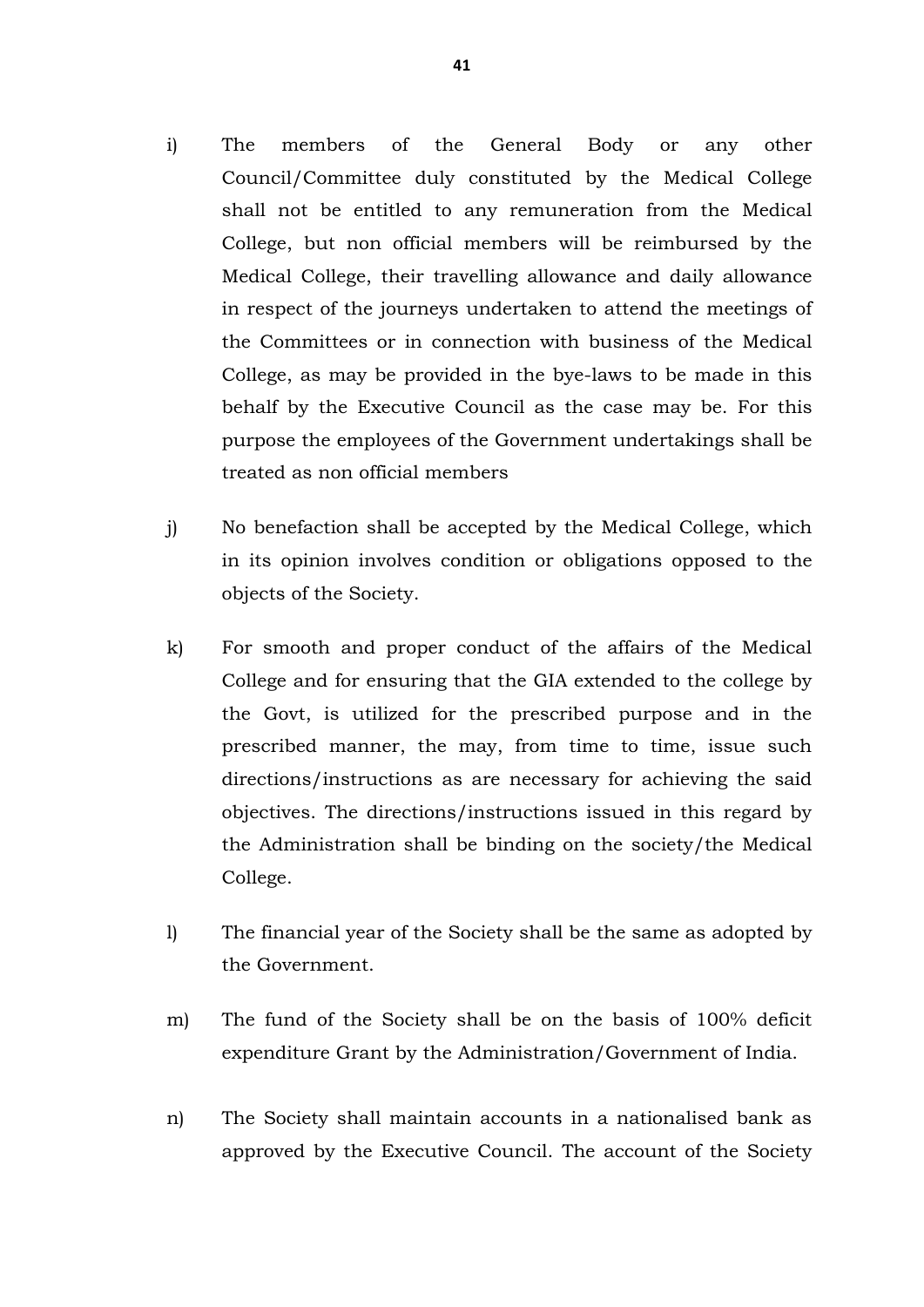shall be operated by the person/persons duly, authorised in this behalf by the Executive Council.

- o) Financial powers in respect of Capital Projects will be exercised in accordance with the Delegation Orders issued, from time to time in this regard, by the Administration.
- p) The Capital Projects costing Rs.4.00 crores and above shall be executed only after obtaining approval of SFC.

# **24. TRANSITORY PROVISIONS**

Subject to the formulation of service conditions of all categories of employees of the Medical College the following transitory provisions shall apply :

- a) A person employed on a permanent basis shall be entitled to be in the service of the Medical College until he completes the age of Sixty.
- b) If the Executive Council is satisfied, it may re-employ any distinguished Dean/Professor/Faculty/Technical persons/any other staff, after he has attained the age of sixty years.
- c) In view of extreme difficulties in getting faculty/other staff due to remoteness of the islands, the Executive Council may employ retired Dean/Professor/Faculty/Technical persons/any other staff even beyond the age of sixty years in accordance with provisions of the Medical Council of India.
- d) Rest of the service conditions including provisions for LTC, HRA, WA, Medical facilities and other allowances etc. will be as per Government Rules till the Society frames its own rules.
- e) Till such time, the Society frames its own 'Rules' regarding the 'Service Conditions' of its employees with the approval of